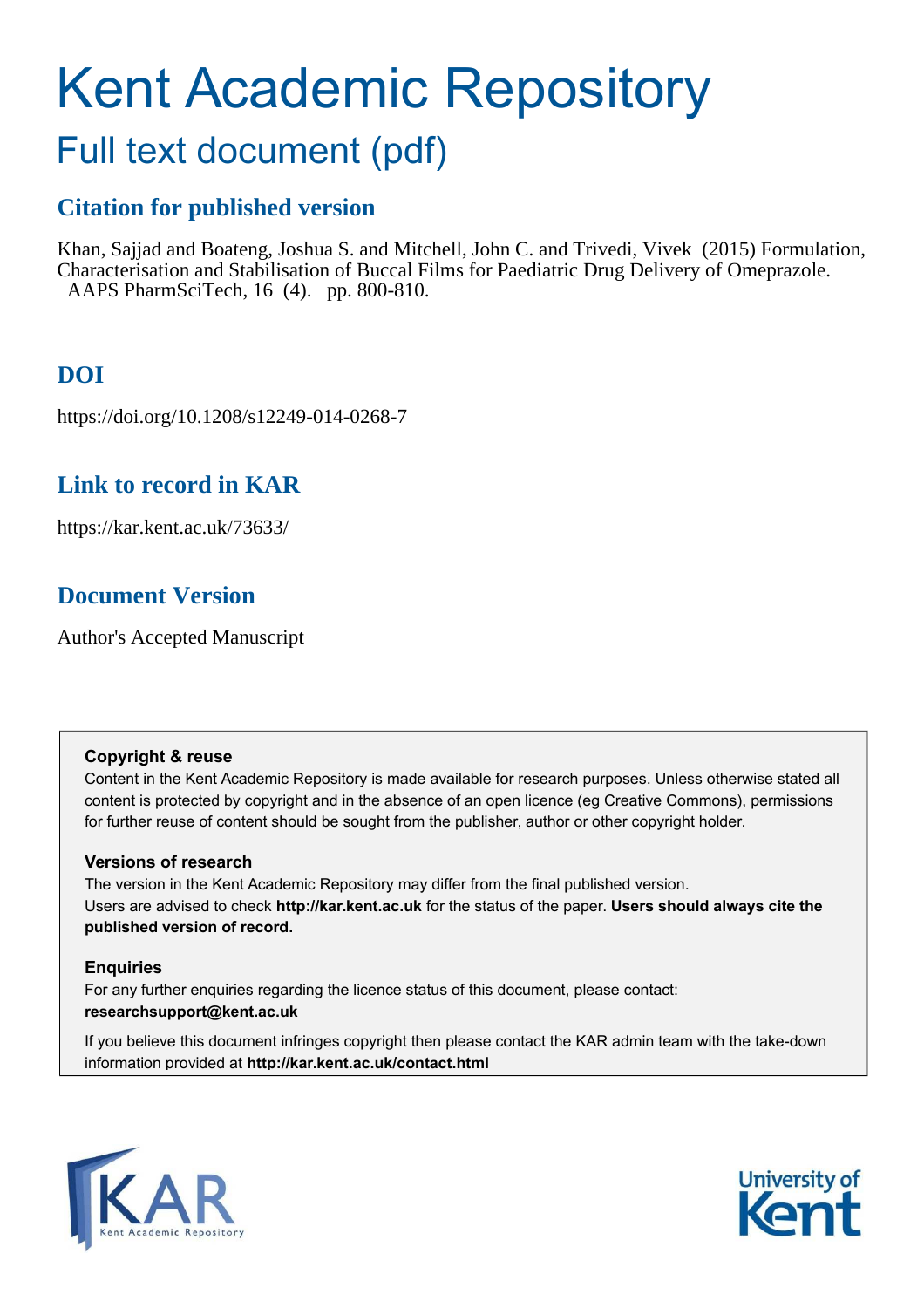## **This is the Author's Accepted Manuscript version of a paper published in AAPS PharmSciTech by Springer International Publishing on 6 January 2015. The final publication is available at Springer via http://dx.doi.org/10.1208/s12249-014-0268-7.**

| $\mathbf{1}$                       | Formulation, characterisation and stabilization of buccal films for                                                                                                                               |
|------------------------------------|---------------------------------------------------------------------------------------------------------------------------------------------------------------------------------------------------|
| $\overline{c}$<br>3                | paediatric drug delivery of omeprazole<br>Sajjad Khan <sup>1#</sup> , Joshua S. Boateng <sup>1#</sup> , John Mitchell <sup>1</sup> , Vivek Trivedi <sup>1</sup>                                   |
| $\overline{4}$<br>5<br>6<br>7<br>8 | Department of Pharmaceutical, Chemical & Environmental Sciences, Faculty of Engineering<br>and Science, University of Greenwich at Medway, Central Avenue, Chatham Maritime, ME4<br>4TB, Kent, UK |
| 9<br>10                            | * Corresponding author and request for reprint: (Joshua S Boateng)                                                                                                                                |
| 11                                 | Department of Pharmaceutical, Chemical & Environmental Sciences, Faculty of Engineering                                                                                                           |
| 12                                 | and Science, University of Greenwich at Medway, Central Avenue, Chatham Maritime, ME4                                                                                                             |
| 13                                 | 4TB, Kent, UK                                                                                                                                                                                     |
| 14                                 | Tel: $+44$ (0) 208 331 8980, Fax: $+44$ (0) 208 331 9805                                                                                                                                          |
| 15                                 | E-mail: J.S.Boateng@gre.ac.uk; joshboat40@gmail.com                                                                                                                                               |
| 16                                 |                                                                                                                                                                                                   |
| 17                                 | # Joint First Authors                                                                                                                                                                             |
| 18                                 |                                                                                                                                                                                                   |
| 19                                 |                                                                                                                                                                                                   |
| 20                                 |                                                                                                                                                                                                   |
| 21                                 |                                                                                                                                                                                                   |
| 22<br>23                           |                                                                                                                                                                                                   |
| 24                                 |                                                                                                                                                                                                   |
| 25                                 |                                                                                                                                                                                                   |
| 26                                 |                                                                                                                                                                                                   |
| 27                                 |                                                                                                                                                                                                   |
| 28                                 |                                                                                                                                                                                                   |
| 29                                 |                                                                                                                                                                                                   |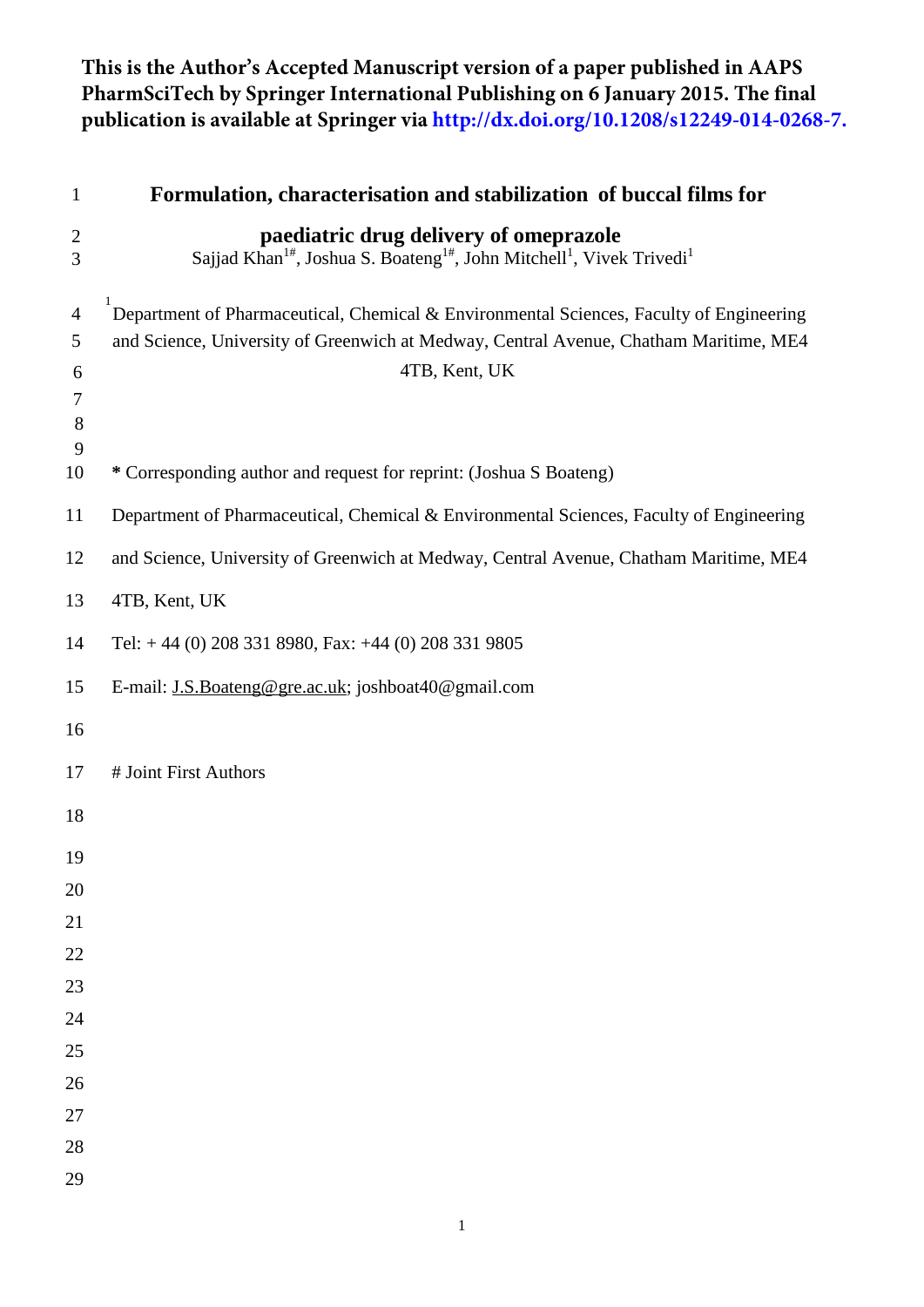#### 30 **Abstract**

31 This study aimed to develop films for potential delivery of omeprazole (OME) via the buccal 32 mucosa of paediatric patients. Films were prepared using hydroxypropylmethylcellulose 33 (HPMC), methylcellulose (MC), sodium alginate (SA), carrageenan (CA) and metolose 34 (MET) with polyethylene glycol (PEG 400) as plasticiser, OME (model drug) and L-arg 35 (stabilizer). Gels (1% w/w) were prepared at 40**°C** using water and ethanol with PEG 400 (0 - 36 1% w/w) and dried in an oven (40**°C**). Optimised formulations containing OME and L-arg 37 (1:1, 1:2 and 1:3) were prepared to investigate the stabilization of the drug. Tensile properties 38 (Texture analysis - TA), physical form (differential scanning calorimetry – DSC; X-ray 39 diffraction – XRD; thermogravimetric analysis - TGA) and surface topography (scanning 40 electron microscopy SEM) were investigated. Based on the TA results, SA and MET films 41 were chosen for OME loading and stabilisation studies as they showed a good balance 42 between flexibility and toughness. Plasticised MET films were uniform and smooth whilst 43 unplasticised films demonstrated rough lumpy surfaces. SA films prepared from aqueous gels 44 showed some lumps on the surface, whereas SA films prepared from ethanolic gels were 45 smooth and uniform. Drug loaded gels showed that OME was unstable and therefore required 46 addition of L-arg. The DSC and XRPD suggested molecular dispersion of drug within the 47 polymeric matrix. Plasticised (0.5 % w/w PEG 400) MET films prepared from ethanolic 48 (20% v/v) gels and containing OME: L-arg 1:2 showed the most ideal characteristics 49 (transparency, ease of peeling and flexibility) and was selected for further investigation.

50

51 **Keywords:** Buccal drug delivery, Plasticiser, Oral films, Omeprazole, Paediatric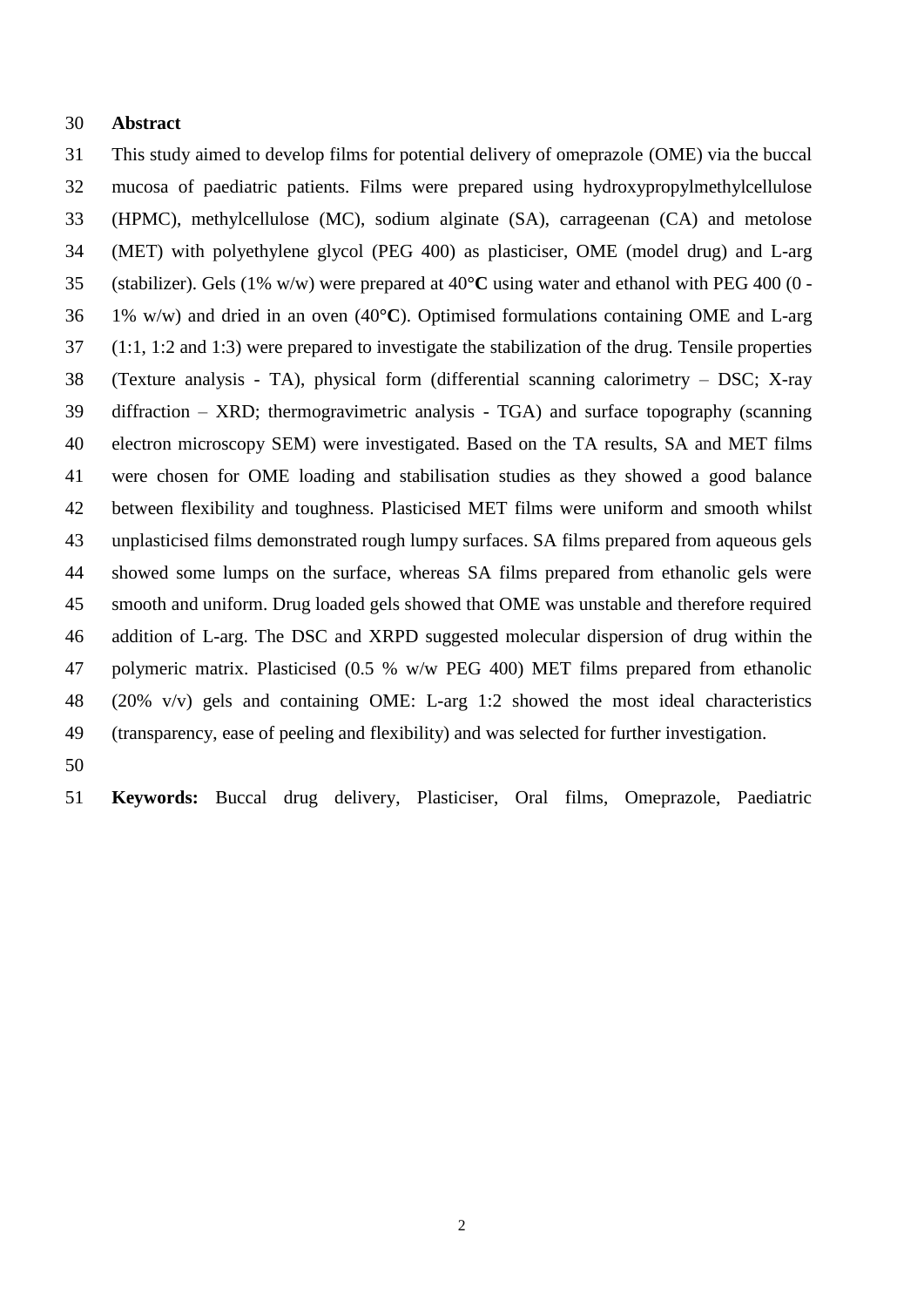#### 52 **Introduction**

53 Amongst all the established routes of drug administration, the oral route is perhaps the most 54 preferred for both patients and healthcare providers compared to other routes such as 55 injections. However, this route of administration has disadvantages including enzyme 56 degradation within the gastrointestinal tract which prohibits oral administration of certain 57 classes of drugs such as peptides and proteins. Evidence has shown that the oral mucosa is 58 relatively permeable with a rich supply of blood and shows a short recovery time after stress 59 or damage. Further, it also lacks Langerhans cells which allow the oral cavity to be tolerant of 60 any potential allergens (1). Drug administration within the oral mucosa is generally classified 61 into sublingual and buccal delivery. Among all the trans-mucosal routes, the buccal mucosa 62 has excellent accessibility, an expanse of smooth muscle and relatively immobile mucosa, 63 hence suitable for the administration of retentive dosage forms (2-3). Direct access to the 64 systemic circulation through the internal jugular vein bypasses hepatic first pass metabolism 65 leading to relatively high bioavailability compared to the GI tract. Additionally, the buccal 66 mucosa has a high surface area  $(50.2 \text{ cm}^2)$  and a thin membrane  $(500-600 \text{ }\mu\text{m})$  which can 67 contribute to rapid and extensive drug absorption (4).

68

69 Oral drug delivery systems have always been an important means of drug administration; 70 however, many paediatric patients resist solid dosage forms such as tablets due to the bitter 71 taste and fear of choking. Though sweetened liquid formulations are commonly used, they 72 present many challenges including bitter after taste, unpleasant flavours, short half lives once 73 opened and generally bulky to handle and store. Oral thin films offer easy administration and 74 handling, rapid disintegration and dissolution, bypass first-pass metabolism, enhanced 75 stability and taste masking for bitter drugs, local and systematic drug delivery, rapid onset of 76 action and no trained or professional person is required for paediatric administration (5). Due 77 to the numerous advantages of buccal dosage forms, various technologies have been explored 78 to manufacture oral films on a large scale as an alternative to traditional dosage forms such as 79 tablets and capsules (6).

80

81 Numerous buccal delivery systems in the form of tablets, liquids and semi-solids have been 82 reported in the past decades yet only a limited number of these have reached the market (7). 83 The necessity of recurrent dosing might possibly arise due to the flushing activity of saliva, 84 chewing and the ingestion of food materials which results in the rapid expulsion of drugs. 85 Moreover, the drugs in the saliva may be unevenly distributed, which might consequently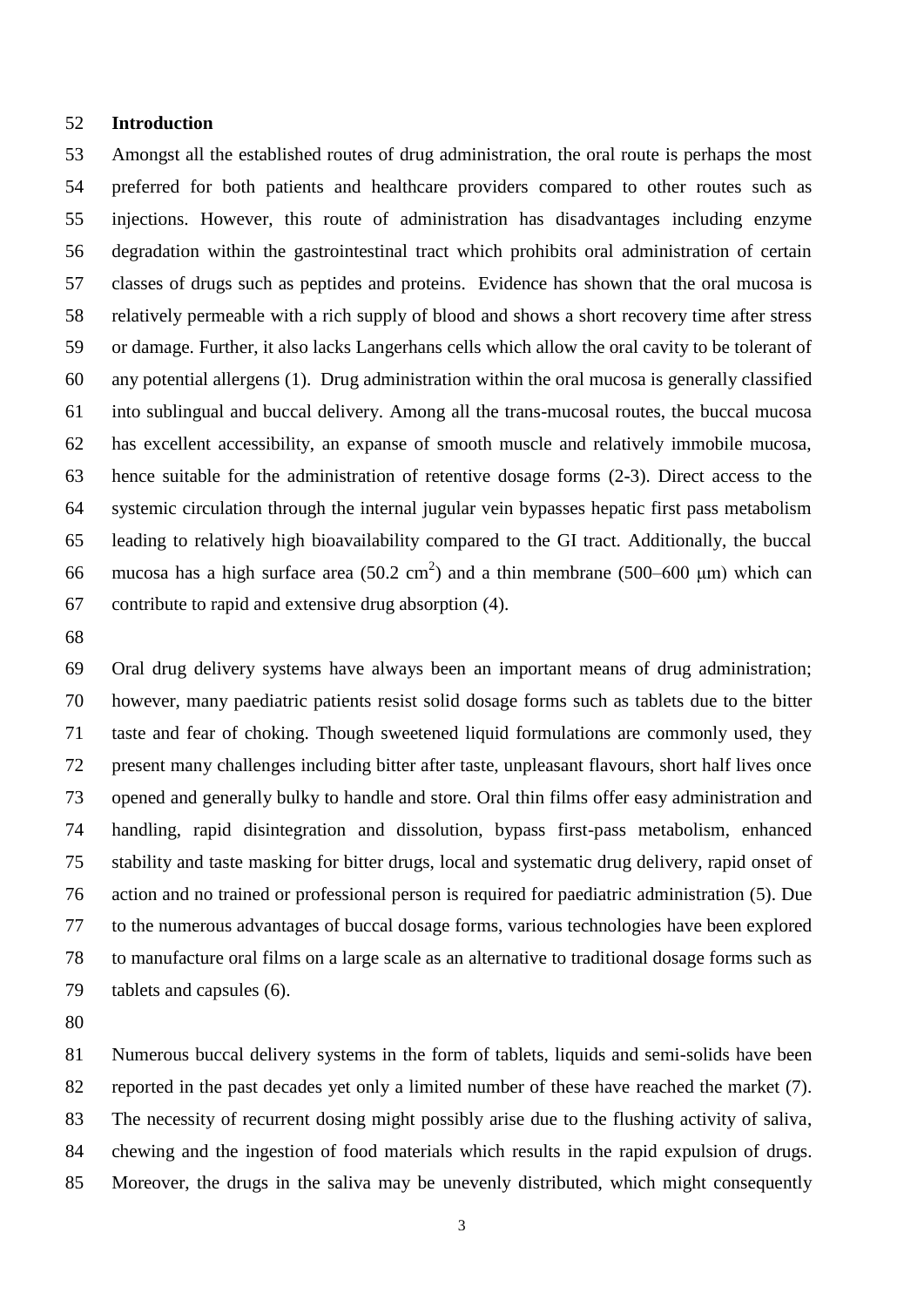86 lead to lower amounts being absorbed by the mucosal tissues directly into the systemic 87 circulation. Furthermore, the likely displacement of the formulation from the buccal area by 88 tongue movements serves as an additional challenge (8). The above notwithstanding, the 89 buccal mucosal route is still considered a practical route to deliver a variety of active 90 ingredients.

91

92 Hydrophilic polymers incorporating several hydrogen bonding groups make the formulation 93 of bioadhesive buccal formulations feasible. Modified forms of such hydrogel polymers with 94 better bioadhesivity create second-generation mucosal dosage forms (9). In the present study 95 we report on the development of solvent cast films for buccal delivery in paediatric patients 96 using various hydrogel polymers generally regarded as safe (GRAS) and used in mucosal 97 formulations (10-13) including HPMC, MC, CA, MET, SA, plasticiser (PEG 400), OME 98 (model drug) and L-arg (to stabilise OME). Various parameters such as drying times and 99 temperatures, casting solvents as well as polymer and plasticiser concentrations were 100 investigated and the films subsequently characterised as part of the development and 101 optimisation.

102

#### 103 **Methods**

104 Materials

105

106 Carrageenan (CA) and sodium alginate (SA) were gifts from FMC Bio-Polymer and 107 originally sourced from Cork (Republic of Ireland). Metolose (MET) was obtained from Shin 108 Etsu (Stevenage, Hertfordshire). Hydroxypropylmethylcellulose (HPMC), methylcellulose 109 (MC), polyethylene glycol (PEG 400), L-arginine (L-arg) were obtained from Sigma-Aldrich 110 (Gillingham, UK). Ethanol was purchased from Fisher Scientific (Loughborough, UK). 111 Omeprazole (OME) obtained from TCI (Tokyo, Japan).

112

113 Formulation (gel and film) development

114 Aqueous and ethanolic gels of the different polymers were prepared prior to film casting.

115 The aqueous gels were formulated by adding the required weight of polymers to the relevant

116 solvent (deionised water) at laboratory temperature (22**°C**) to obtain 1% w/w gels. Following

117 complete hydration (dissolution), the polymeric gels were heated to 40°C. Based on the total

118 weight of polymers, various amounts of the plasticiser (PEG) were added to obtain different

119 concentrations (0.00%, 0.10%, 0.25%, 0.50%, 0.75% and 1.00% w/w) in the final gels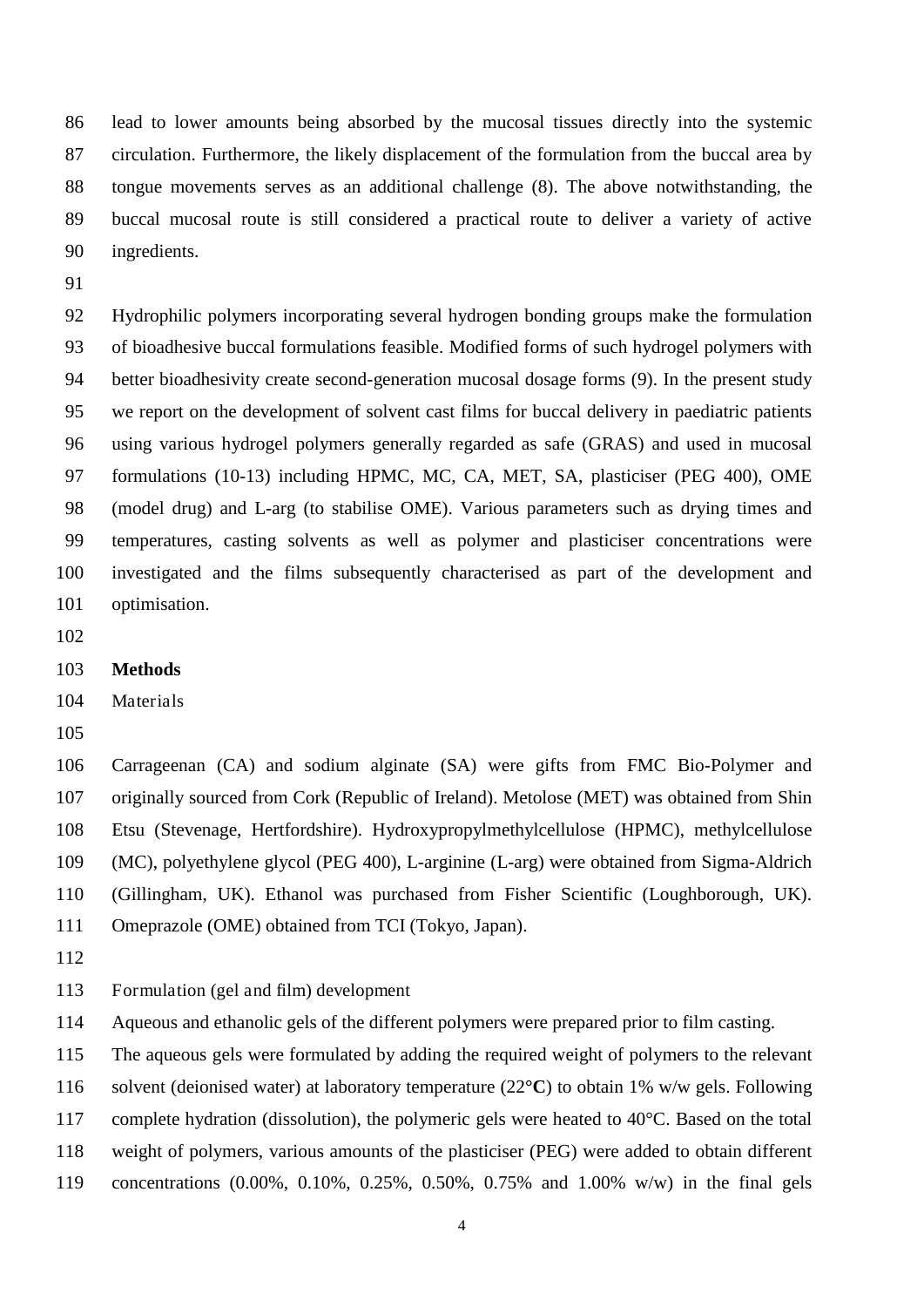120 prepared. The resultant gels were left on a water bath with regulated temperature of 40°C 121 (except for CAR which was prepared at 70°C) and stirring continued for 30 min to achieve a 122 homogeneous dispersion. For ethanolic gels, the appropriate volume of ethanol (10% and 123 20% v/v) was added to yield the 1% w/w total concentration. The solution was left to cool to 124 room temperature and stirred again for 30 min. The final solutions were left to stand 125 overnight to remove entrapped air bubbles. After removal of the air bubbles, 20 g of each gel 126 was poured into Petri dishes (86 mm diameter) and kept in a pre-heated oven at 60°C for 24 127 h. The dried films were then carefully peeled off from the Petri dish, images captured using a 128 digital camera and transferred into poly bags and placed in a desiccator over silica gel at 129 room temperature until required.

130

#### 131 Formulation development and optimization of OME loaded films

132 The main purpose for the development and optimization was to determine the optimised 133 amount of the drug that could be incorporated into the solvent cast film whilst still 134 maintaining the ideal physical characteristics in terms of flexibility, homogeneity and 135 transparency (14). The OME-loaded films were obtained by initially preparing MET gels as 136 previously described above. However, the drug was added to the appropriate volume of water 137 / ethanol to form an OME solution as can be shown in table 1. The polymer was then added 138 slowly to the vigorously stirred drug solution at room temperature to obtain the drug loaded 139 gels. The resulting gels were covered with parafilm as above, and left overnight to allow air 140 bubbles to escape, and then 20 g was poured into Petri dishes and dried at 40**°C** (15).

- 141
- 142 Table 1- Drug loaded MET gels formulated using different solvent systems and containing 143 different amounts of PEG 400 (0 and 0.5% w/w).

| Solvent            | Water: ethanol(ml) | MET(g) | OME(g) | Plasticizers (g) |         |  |
|--------------------|--------------------|--------|--------|------------------|---------|--|
| <b>Systems</b>     |                    |        |        | 0%               | $0.5\%$ |  |
| Water              | 50:0(1:0)          | 0.50   | 0.10   | 0.00             | 0.25    |  |
| $10\%$ v/v ethanol | 45:5(9:1)          | 0.50   | 0.10   | 0.00             | 0.25    |  |
| $20\%$ v/v ethanol | 40:10(4:1)         | 0.50   | 0.10   | 0.00             | 0.25    |  |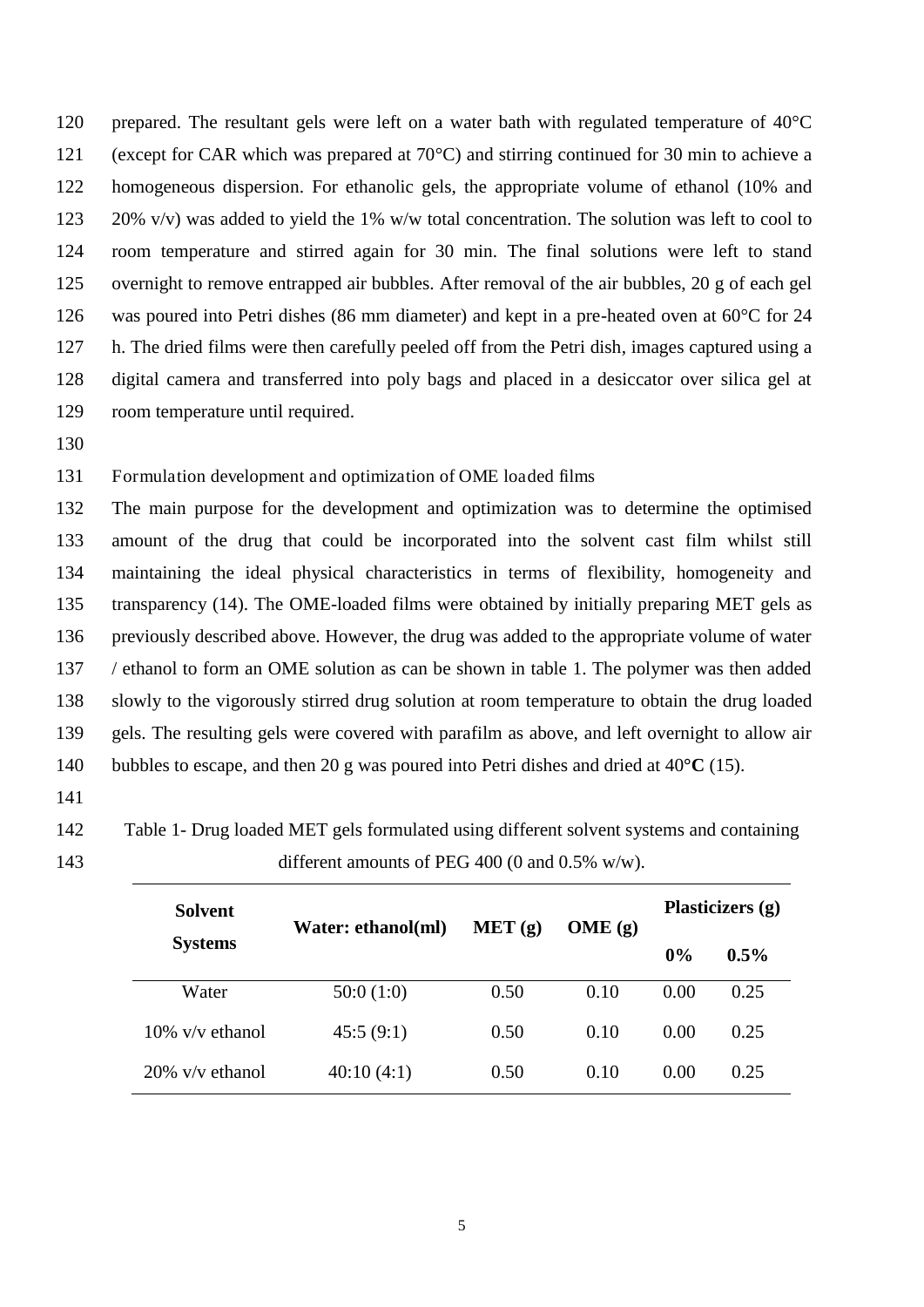144

145 Stabilization of OME in drug loaded MET films using L-arg

146 Due to the breakdown of OME following gel formation, L-arg was used as a stabilising agent 147 to prevent drug degradation. Table 2 shows the details for the different ratios of OME and L-148 arg in the gel formulations which were investigated. This step was performed by using 149 different amounts of L-arg within the gel whilst keeping the original OME concentration 150 (0.10% w/w) constant. The gels were prepared as above with L-arg and OME dissolved in the 151 solvent before addition of MET and PEG 400.

- 152
- 

153 Table 2 – Different OME: L-arg ratios in the MET gel formulations for preparing both 154 unplasticised and plasticised films (0 and 0.5% w/w (PEG 400 respectively)

| <b>Water:</b> | <b>MET</b> | $Drug (g)$<br><b>OME</b> | $OME: L-arg(g)$ |              |      | <b>Plasticizers</b><br>(g) |      |      |
|---------------|------------|--------------------------|-----------------|--------------|------|----------------------------|------|------|
| ethanol       | (g)        |                          |                 |              |      |                            |      |      |
| (ml)          |            |                          | 1:1             | 1:2          | 1:3  | 0%                         | 50%  |      |
| 50:0(1:0)     | 0.50       | 0.10                     | 0.10            | 0.20         | 0.30 | 0.00                       | 0.25 |      |
| 45:5(9:1)     | 0.50       | 0.10                     |                 | 0.20         | 0.30 | 0.00                       | 0.25 |      |
|               |            |                          |                 |              |      |                            |      |      |
|               | $20\%$ v/v |                          |                 |              |      |                            |      | 0.25 |
|               |            |                          |                 |              |      |                            |      |      |
|               | 40:10(4:1) | 0.50                     | 0.10            | 0.10<br>0.10 | 0.20 | 0.30                       | 0.00 |      |

155

#### 156 **Characterization of the films**

157

158 Tensile characterisation by texture analysis

159 Texture analysis (TA) was used to measure tensile properties. A texture analyser (HD plus, 160 Stable Micro System, Surrey, UK) equipped with 5 kg load cell was used. Thickness and 161 width of the films were measured and stress and strain values were calculated based on these 162 values. Data evaluation was performed by texture exponent-32 software program. The films 163 free from any physical defects, with the average thickness of  $(0.07 \pm 0.01 \text{ mm})$  were selected 164 for testing. The films were cut into dumb-bell shaped strips and fixed between two tensile 165 grips positioned 30 mm apart and stretched at a test speed of 1.0 mm/s to break point. The 166 tensile strength (brittleness of the film), elastic modulus (rigidity) and percentage elongation 167 (flexibility and elasticity) were determined using equations 1, 2 and 3. Each testing was 168 carried out in triplicate  $(n = 3)$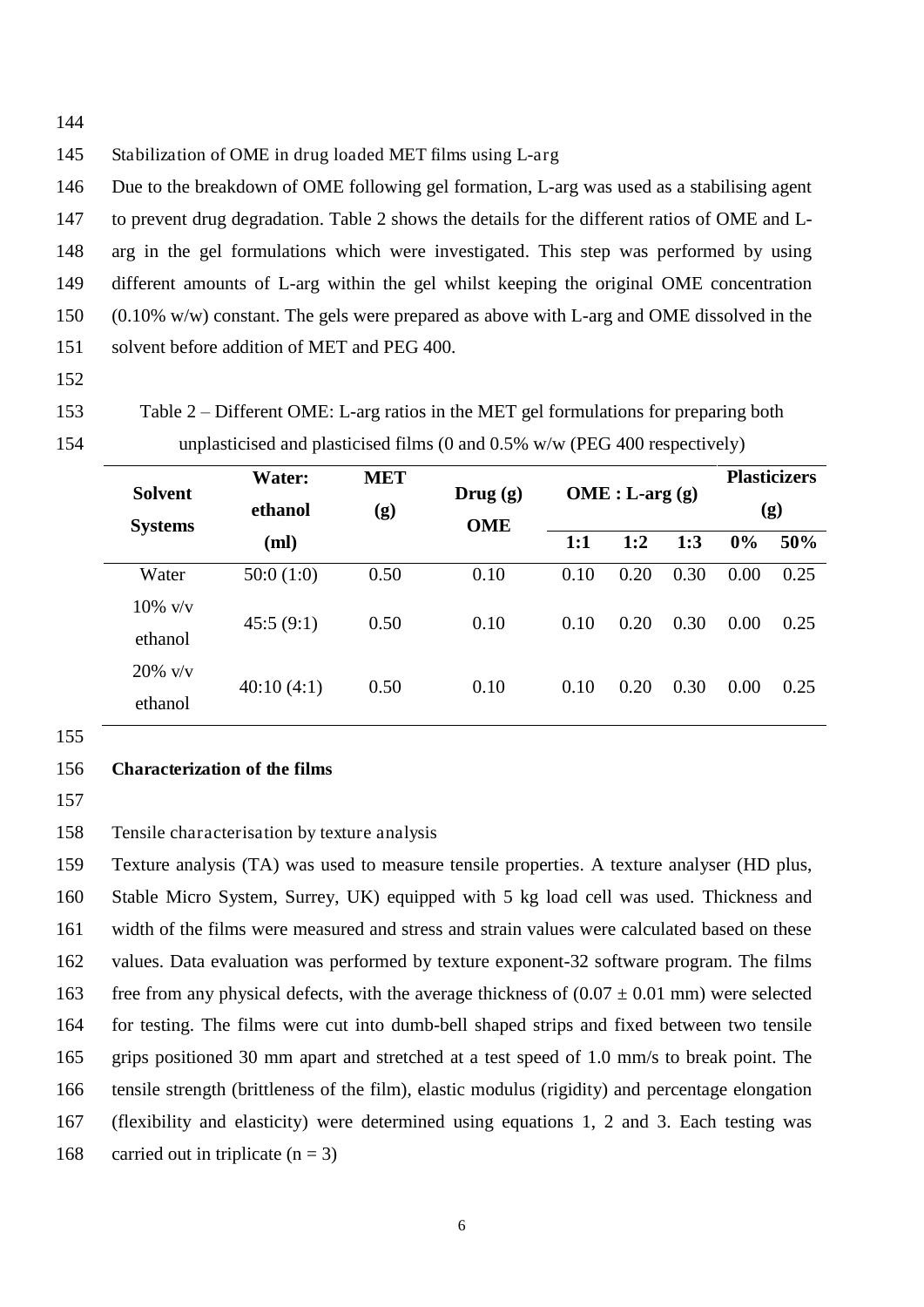169

170

171 Tensile strength = 
$$
\frac{Force \ at failure}{cross-sectional \ area \ of \ the \ film}
$$
 (1)

172

173 *Percent elongation at break* = 
$$
\frac{Increase \text{ in length at break}}{Initial \text{ film length}} \times 100 \text{ (2)}
$$

174

175  $Young's modulus = \frac{slope \space of \space sites = 11.1 \space true}{Film \space thickness \times Cross \space head \space speed}$  (3)

176

#### 177 Scanning electron microscopy (SEM)

178 SEM was used to investigate the surface morphology of the films and to check for film 179 uniformity and the presence of any cracks. The films were analysed using a Hitachi Triple 180 detector CFE-SEM SU8030, (Roland Schmidt, Hitachi High-Technologies Europe GmbH) 181 scanning electron microscope**.** Films were mounted onto 12 mm aluminium pin stubs (G301, 182 Agar Scientific) with double-sided adhesive carbon tapes (G3347N, Agar scientific) and 183 chrome coated (Sputter Coater S150B, 15 nm thickness). The coated films were analysed at 2 184 kV accelerating voltage.

185

186 Differential scanning calorimetry (DSC)

187 DSC was used to characterise the thermal behaviour of selected optimised MET and SA films 188 and pure materials to investigate changes in their properties with introduction of PEG and 189 drug within the films. Analysis of the films and starting materials were carried out on a 190 Q2000 (TA Instruments) calorimeter. About 2.5 mg of each sample was placed into 191 hermetically sealed Tzero aluminium pans with a pin hole in the lid and heated from  $-40^{\circ}$ C to 192 180°C at a heating rate of 10**°**C/min under constant purge of nitrogen (100 ml/min).

193

194 Thermogravimetric analysis (TGA)

195 TGA studies were performed using a Q5000 (TA instrument) thermogravimetric analyser.

196 About 2.5 mg of sample (films and starting materials - MET and SA) was placed into

197 hermetically sealed Tzero aluminium pans with a pin hole in the lid. Samples were heated 198 under nitrogen atmosphere at a flow rate of 25 ml/min from ambient temperature to 600 °C at

199 a heating rate of 2°C/min.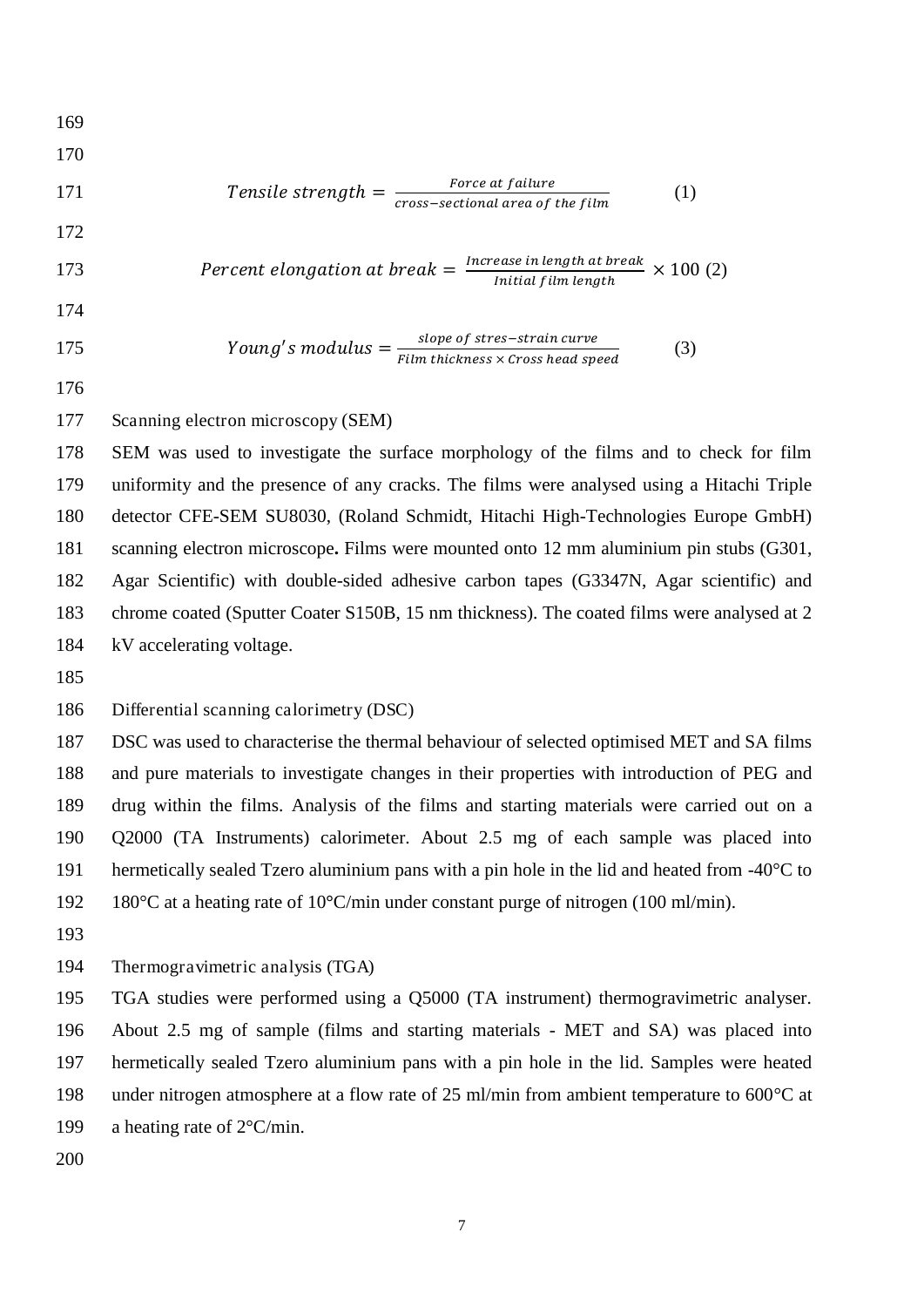201 X-ray diffraction (XRD)

202 XRD was used to investigate the physical form (crystalline or amorphous) of the selected 203 optimised films and starting materials (MET, SA and PEG). XRD patterns of films and 204 starting materials were obtained with a DIFFRAC plus instrument (Bruker Coventry, UK) 205 equipped with an XRD commander programme. A Goebel mirror was used as mono-206 chromator which produced a focused monochromatic CuK $\alpha_{1\&2}$  primary beam ( $\lambda$ =1.54184 Å) 207 with exit slits of 0.6 mm and a Lynx eye detector for performing the experiment. The 208 operating conditions during the experiment were 40 kV and 40 mA. Film samples were 209 prepared by cutting into 2 cm<sup>2</sup> square strips, mounted on the sample cell and scanned between

211

#### 212 **Results and Discussion**

213

#### 214 Formulation development and optimisation

210 2 theta of  $0^{\circ}$  to  $70^{\circ}$  and counting time of 0.1 second step size.

215 Omeprazole is an ideal candidate for buccal drug delivery using polymeric films as the 216 delivery system, as it degrades readily in acidic medium and undergoes first pass metabolism 217 (16). The polymers used in this study were chosen because of their hydrophilic nature. 218 Stirring was applied during gel formulation to prevent formation of lumps which could occur 219 through incomplete hydration especially for polymers with high viscosity. The heat (40**°C** or  $220$  70 $^{\circ}$ C) reduced the viscosity of the final gels and helped to facilitate the escape of entrapped 221 air bubbles caused by stirring and also allowed ease of pouring into the casting Petri dishes. 222 Ethanol was used as solvent in addition to deionised water because some polymers/ drugs are 223 more soluble in ethanol than water and the former also helped to increase the rate of drying. 224 The removal of the air bubbles entrapped inside the gel was essential to avoid any empty 225 gaps, which could lead to non-uniform distribution of various film components. The drying 226 process for unplasticised gels was shorter (12 h) compared to plasticised gels (18-24 h) due to 227 the known water affinity of most plasticisers (17).

228

229 Visual evaluation of films

230 The MET and SA films were transparent, uniform and easy to peel from the Petri dishes. 231 However, though HPMC, MC and CA films were transparent, they were not uniform due to 232 the presence of air bubbles during drying, and were difficult to peel off without damaging the 233 films (figure 1). Further, HPMC and MC films showed excessive elasticity at high 234 concentrations of PEG which made them sticky. As a result, films prepared using CAR,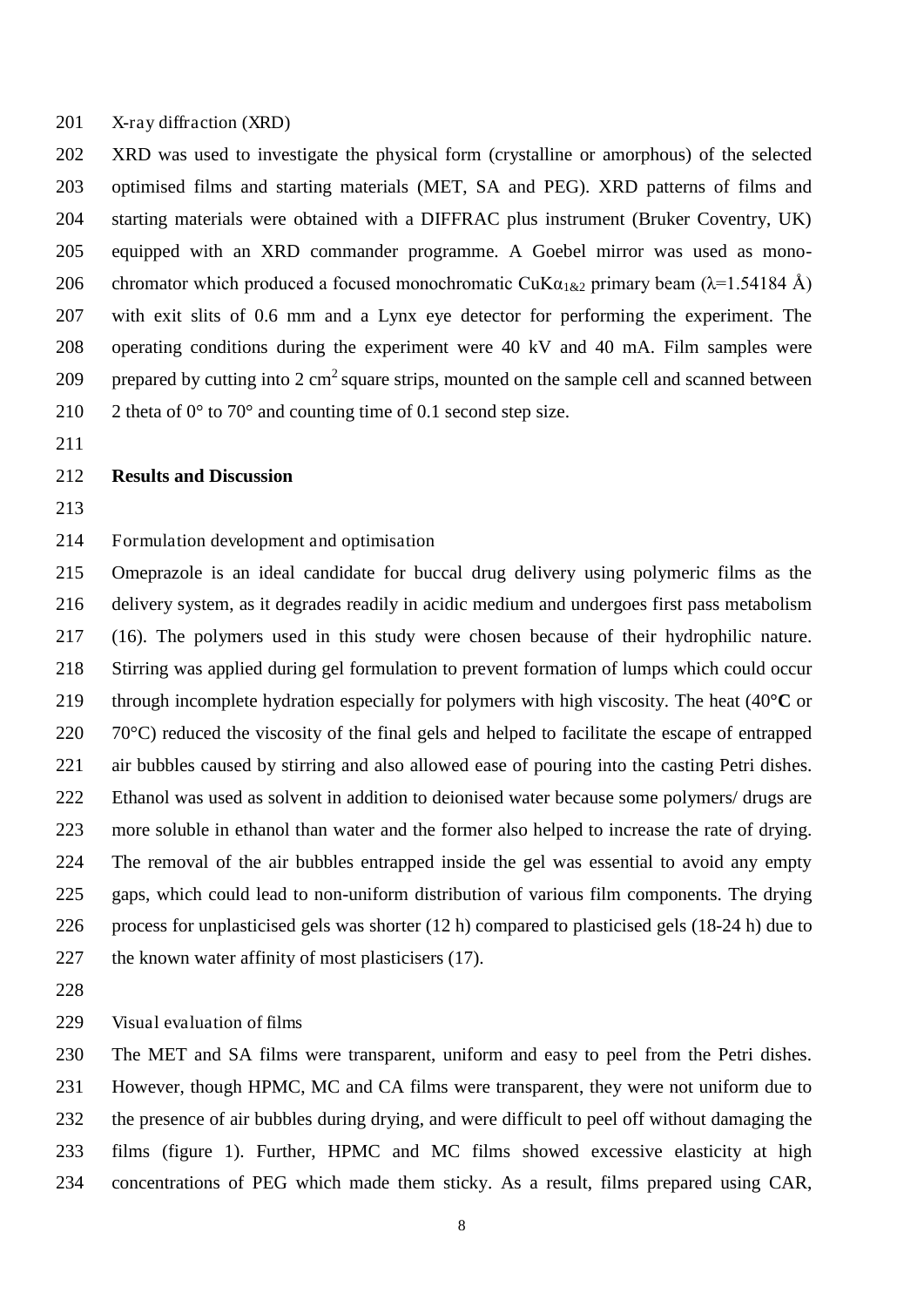235 HPMC and MC was discontinued from further investigations and only MET and SA films 236 were taken forward for further development and drug loading.

237

238 Further development of MET and SA films, during the preliminary experiments, involved 239 preparing films with and without plasticiser. The main purpose of using plasticiser is to 240 provide flexibility and to overcome the brittleness in films. Un-plasticised MET and SA films 241 were brittle whilst films plasticised with PEG showed reduced brittleness and desirable 242 flexibility (18). Optimum plasticiser concentration(s) for further formulation development 243 was however, investigated by using texture analysis to determine film tensile properties 244 which provided more reliable data for accurate evaluation.

245

246 Tensile properties of films

247 Generally, soft and weak polymers have low tensile strength, low elastic (Young's) modulus 248 and low percent elongation at break. On the other hand soft and strong polymers display 249 acceptable strength, low elastic modulus and high percent elongation at break (17). The films 250 showed significant differences in the tensile strength (brittleness) based on the PEG 251 concentration. The initial linear portion of the stress-strain curve was used to estimate the 252 elastic modulus and tensile strength (19). The effects of PEG concentration on the tensile 253 strength values of the MET and SA films are shown in figure 2a and 2b respectively. The 254 percent elongation at break point of MET gradually increased with increased concentration of 255 PEG. It has been suggested that the average percent elongation at break point should ideally 256 be between 30-60% (17) which indicates a good balance between flexibility and elasticity. 257 MET films prepared from gels containing 0.5 and 0.75 % w/w of PEG satisfied these criteria. 258 MET films prepared from aqueous and ethanolic (water, 10% v/v and 20% v/v of EtOH) gels 259 containing 0.50% w/w PEG, showed % elongation of break values between 27-57%. 260 Unplasticised films prepared using water as the casting solvent showed a very low percent 261 elongation at break (figure 2 a) whilst films obtained from EtOH (10% v/v and 20% v/v) gels 262 showed a showed significantly higher values of percent elongation. There was also a general 263 increase in percent elongation with increasing concentration of PEG for all films. At the 264 concentration of 0.75% w/w of PEG, all the films showed elongation at break point of 55- 265 58% which was deemed high. Compared to MET films, SA films demonstrated low values in 266 the overall % in elongation break.

267 Generally, plasticisers such as PEG in the system increase the free volume between the 268 polymeric chains and allow them to slide past each other and subsequently produced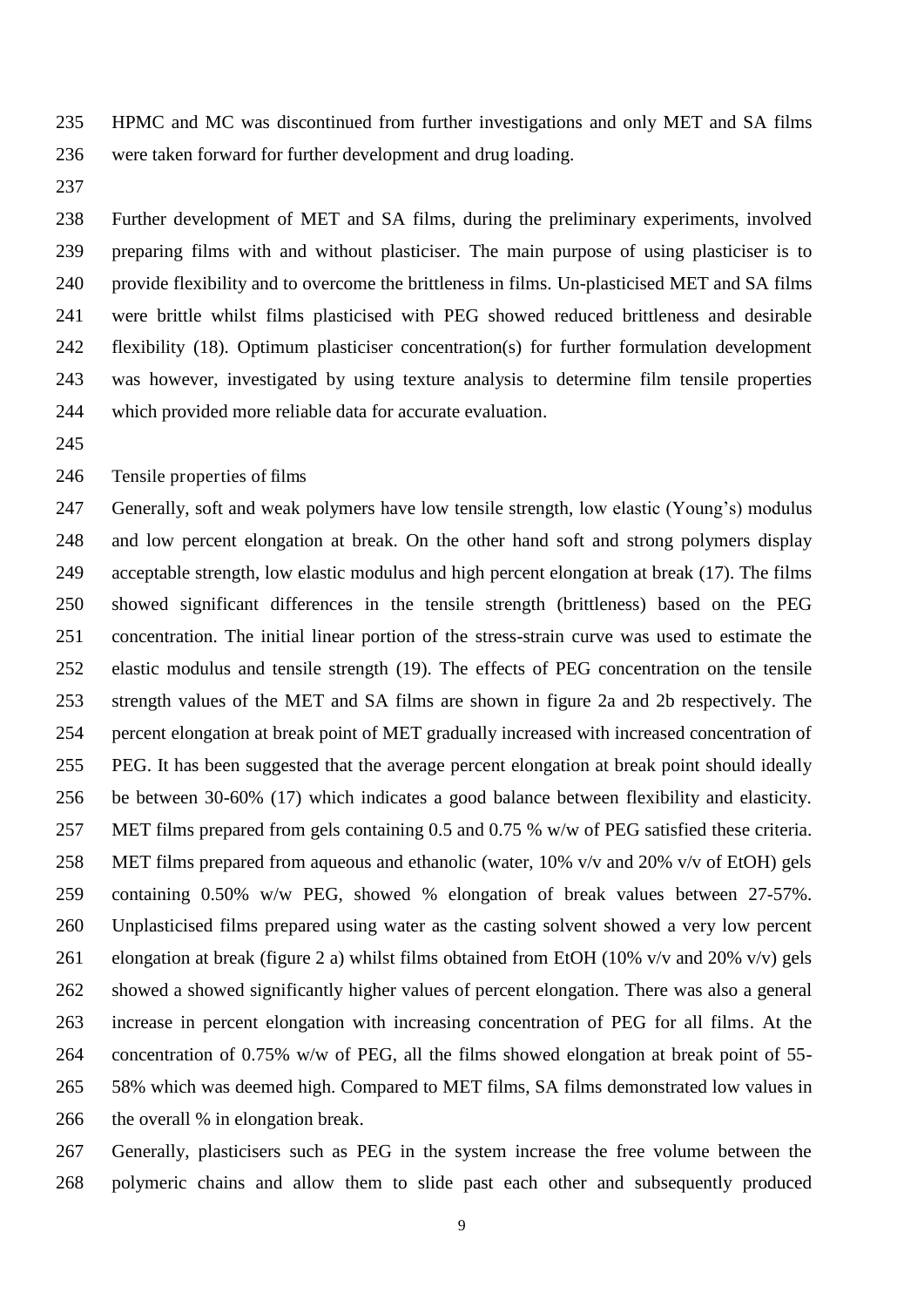269 appropriate flexibility and consequent decrease in tensile strength and elastic modulus (20). 270 Based on these observations all subsequent gels for drug loading were prepared using only 271 MET at two concentrations (0.00 % and 0.50 % w/w (original gel) of PEG, with the 272 unplasticised films being used as a control.

273

274 Physical evaluation of drug loaded films

275 When OME is added to water, it dissolves quickly to produce a clear solution. After adding 276 polymer and desired amount of plasticiser in solution for gel formation, the stability of OME 277 plays a vital role in the overall stability of the gel (21). However, it was observed that OME 278 degraded within 20 minutes and changed the colour of the gel to red as can be seen in figure 279 3a. This resulted in a completely opaque and brown coloured film as shown in figure 3b. 280 OME can only be stable in alkaline solution with pH of 8 and stability can be achieved in two 281 main ways: (i) introducing cyclo-dextrin or (ii) L-arg to the drug loaded gel. However, 282 because of the toxicity of cyclo-dextrin for paediatric patients, use of L-arg was the preferred 283 option (22). To determine the optimum concentration of L-arg required to stabilize the drug 284 and determine its effect on MET film properties, different amounts relative to the drug were 285 added to the original gels before drying as shown in table 2 above. Blank MET films showed 286 complete transparency similar to that shown in figure 1; whereas drug loaded films 287 containing L-arg were slightly cream in colour as shown in figure 3c.

288

289 Generally, plasicised drug loaded films containing OME and L-arg (1:1; 1:2 and 1:3) showed 290 a significant difference in their visual appearance compared to unplasticised films with the 291 former showing better transparency and uniformity. Another difference observed between the 292 different formulations was that the films prepared from aqueous only gels, were difficult to 293 peel off from the Petri dish due to their thin nature. Further, the distribution of OME and L-294 arg was more uniform in the films prepared from the ethanolic gels  $(10\%$  and  $20\%$  v/v 295 EtOH). It was therefore concluded that films prepared from ethanolic gels (EtOH 20%) were 296 the most transparent and uniform which could be due to complete molecular dispersion of 297 drug (OME) and L-arg within the polymeric matrix.

298

299 Based on the visual observation and the expected characteristics for an ideal film in terms of 300 flexibility, uniformity and transparency, films prepared from ethanolic gels (20% v/v EtOH) 301 containing 1:2 ratio of OME: Larg and 0.5% w/w PEG400 was the most appropriate for 302 further investigations. It was also obvious that the addition of L-arg helped to stabilise the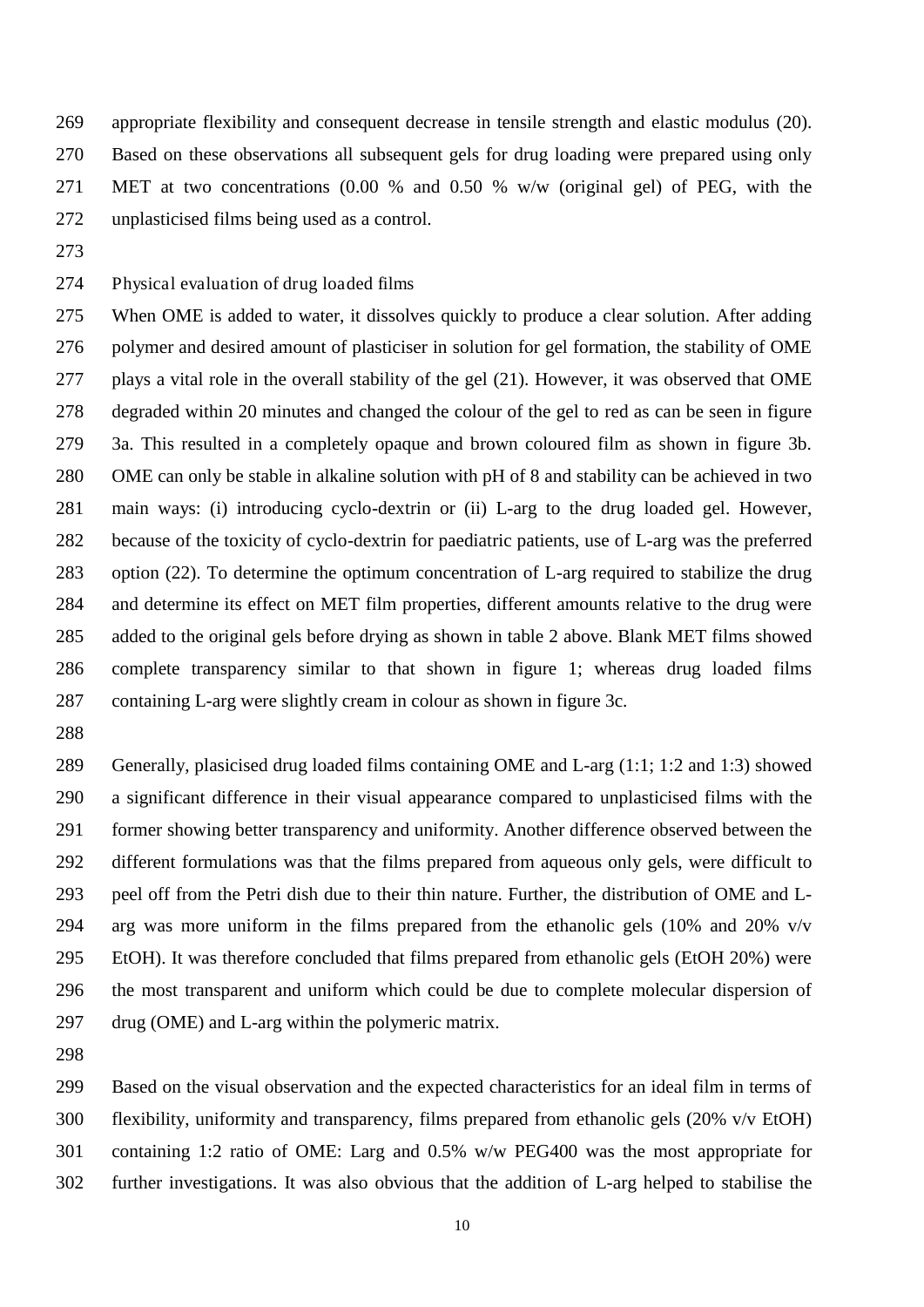303 drug within the films as can be seen by comparing figures 3b and 3c, with the latter showing 304 desired homogeneity, transparency and uniform drug distribution. Figueiras et al (23) 305 suggested that when combined together, the H atom of the L-arg was observed to be in closer 306 proximity to the nitrogen atom of OME. They also observed that the distance between the H 307 (L-arg) and the N (OME) is relatively small which increases the chances of formation of 308 hydrogen bonds between the two compounds.

309

310 Scanning electron microscopy (SEM)

311 SEM images of the MET films cast from gels prepared with different solvents (water, 10% 312 EtOH and 20% EtOH) with or without PEG (0.50% w/w) are shown in figure 4a. The 313 microscopic appearance of all MET films, showed continuous sheets with relatively smooth 314 and homogeneous surfaces and suggest that all the components were uniformly mixed during 315 gel formation. The plasticised films showed smooth and homogeneous surfaces whilst 316 unplasticised films showed rougher surfaces with some lumps. The surface topography of the 317 SA films was dependent on the solvent used during gel preparation. Films prepared from 318 aqueous gels showed considerably rougher surfaces than films prepared using 10% EtOH, 319 which in turn showed uneven surfaces than films prepared using 20% EtOH as shown in 320 figure 4b. This could be related to the more rapid drying of ethanolic gels during film 321 formation. Such differences in surface topography could influence the uniformity of the 322 films, because any pores or lumps in the film could affect the subsequent functional 323 performance of different formulations with respect to hydration capacity/swelling studies, 324 mucoadhesion and drug release characteristics.

325

326 Differential scanning calorimetry (DSC)

327 The thermogram for pure MET and SA can be seen in figure 5a, showing a broad 328 endothermic peak at between 80 - 95°C, caused by evaporation of water and no definite melt 329 or glass transition peaks. In general the thermograms of the films shown in figure 5b were 330 similar to the pure MET powder. Figure 5b further shows the different MET films [aqueous 331 and ethanolic (10% and 20% EtOH)] which were prepared using different percentages of 332 PEG 400. All the films can be characterized as amorphous, as only the broad endothermic 333 peak can be observed between 40 and 100°C which is attributed to water loss.

334

335 The DSC thermograms for pure OME, L-arg and drug loaded MET OME 1: 2 L-arg 336 0.50%PEG EtOH 20% films are shown in figure 5c. It can be observed that OME has a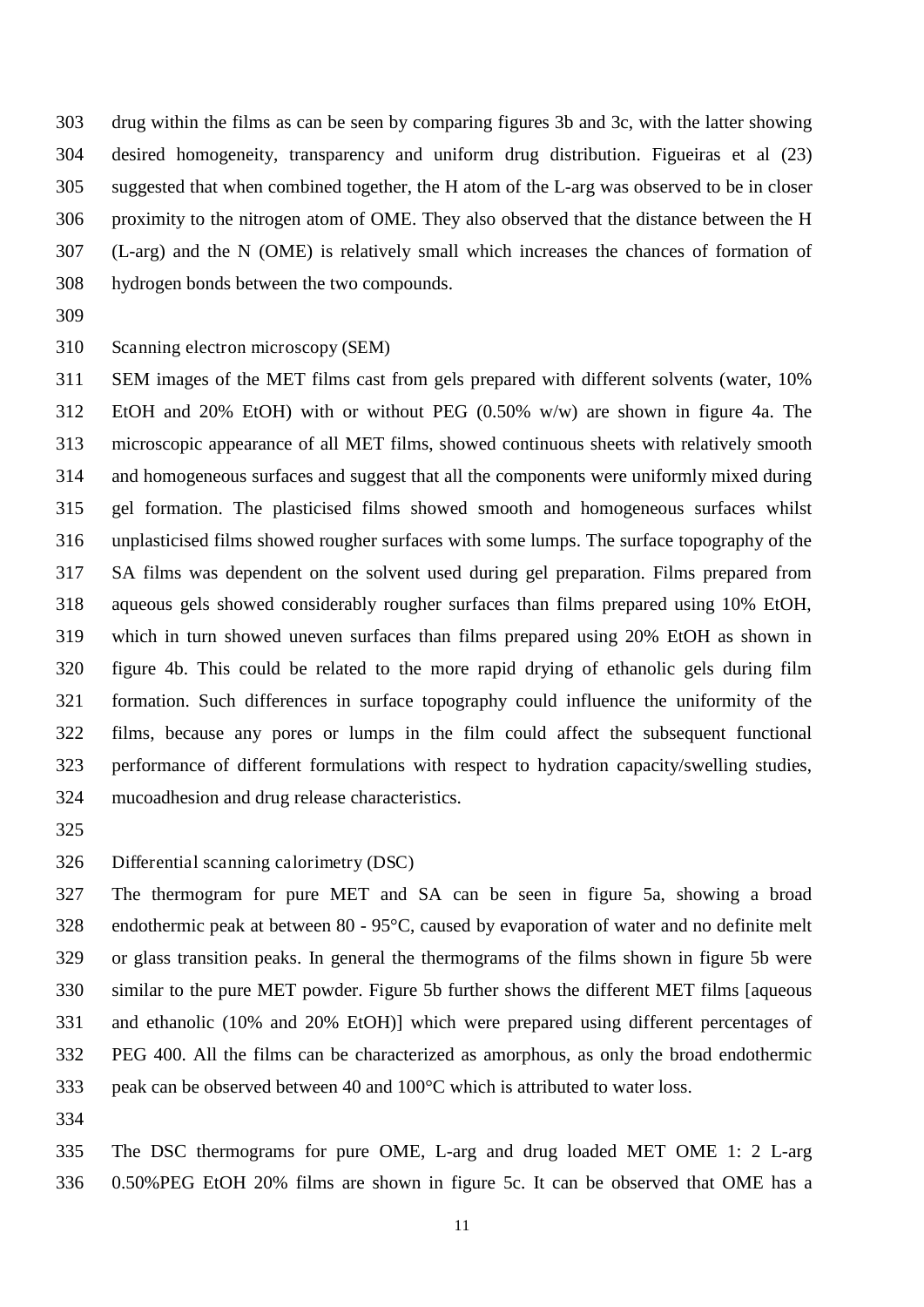337 melting point at 158°C and L-arg at 100°C and broad endothermic peak which can be seen at 338 80°C for the drug (L-arg) loaded film representing water loss and a complete absence of the 339 melt peaks for both OME and L-arg. This suggests amorphous drug formation or molecular 340 dispersion of both OME and L-arg within the MET film matrix.

341

342 Thermogravimetric analysis (TGA)

343 The TGA results of blank films (aqueous and ethanolic) are shown in table 3 indicating the 344 percentage loss with heating, attributed to residual water present within the film matrix. Due 345 to PEG having hydrophilic characteristics, it was expected that the residual moisture content 346 will increase for all films with increasing PEG 400 concentration. However, this was not the 347 case except at higher concentrations (0.50 and 0.75 % w/w of PEG) where the % content 348 increased. It also appears that the residual water was generally lower for films prepared using 349 ethanolic gels than those from aqueous gels which is to be expected as there was less water in 350 the original gel and ethanol generally allows faster drying than pure water on its own. In 351 addition, the moisture content of less than 3% in all films was considered low enough to 352 sustain drug stability during storage though this will need to be investigated with an 353 accelerated stability study.

- 354
- 355 Table 3: Weight loss observed for MET films cast from water, ethanol (10%) and ethanol
- 356 (20%) gels containing different concentrations of PEG 400 (0, 0.25, 0.50 and 0.75 % w/w)

| <b>MET</b> blank Films   |                     |  |  |  |
|--------------------------|---------------------|--|--|--|
| Films                    | Weight loss $(\% )$ |  |  |  |
| MET, 0.00% PEG, aqueous  | 2.77                |  |  |  |
| MET, 0.25% PEG, aqueous  | 1.74                |  |  |  |
| MET, 0.50% PEG, aqueous  | 2.03                |  |  |  |
| MET, 0.75% PEG, aqueous  | 2.75                |  |  |  |
| MET, 0.00% PEG, 10% EtOH | 2.26                |  |  |  |
| MET, 0.25% PEG, 10% EtOH | 1.60                |  |  |  |
| MET, 0.50% PEG, 10% EtOH | 2.12                |  |  |  |
| MET, 0.75% PEG, 10% EtOH | 2.47                |  |  |  |
| MET, 0.00% PEG, 20% EtOH | 2.64                |  |  |  |
| MET, 0.25% PEG, 20% EtOH | 1.80                |  |  |  |
| MET, 0.50% PEG, 20% EtOH | 1.99                |  |  |  |
| MET, 0.75% PEG, 20% EtOH | 2.17                |  |  |  |

357

358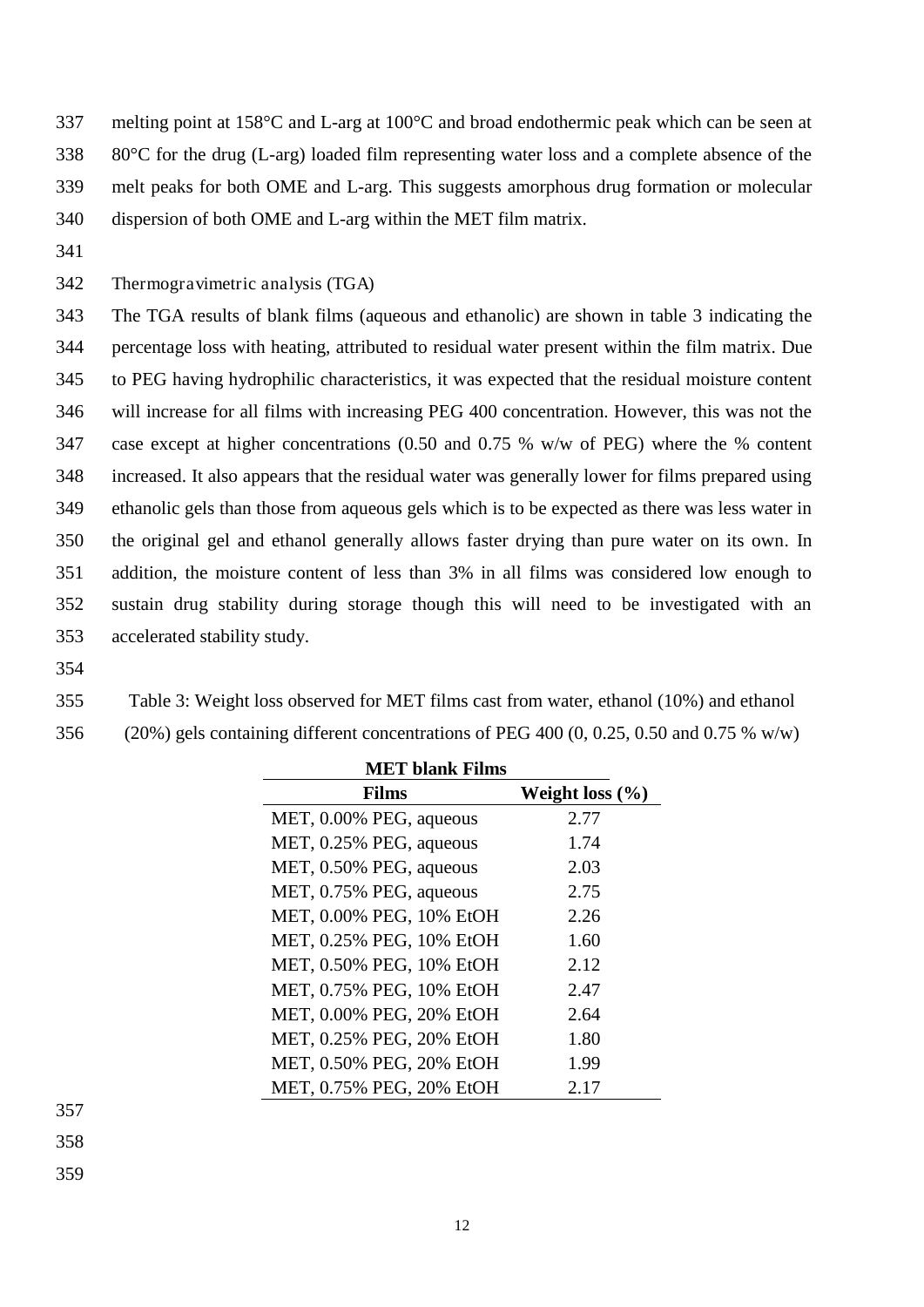360 X-ray diffraction (XRD)

361 To investigate the crystalline/ amorphous characteristics of all initial compounds and of the 362 films, XRD was used. Amorphous compounds generally show very broad peaks, in 363 comparison to the sharp peaks belonging to the crystalline form. XRD can also give 364 information about the crystalline-amorphous ratios for the various starting materials and the 365 formulated films (24). Figure 6 shows XRD diffractograms of pure MET and PEG 400, 366 generally indicating the amorphous nature of MET and plasticiser.. Figures 6 also shows the 367 diffractogram of blank plasticised MET films with broad peaks indicating amorphous 368 characteristics as was observed in the pure polymers as well as the diffractograms of pure 369 OME, L-arg and drug loaded film (20% EtOH 0.5%PEG 1:2 OME: L-arg). As can be seen, 370 the results demonstrate that the drug loaded film was also amorphous suggesting possible 371 molecular dispersion of the drug. This is interesting as it confirms the DSC results previously 372 discussed and also the fact the MET together with L-arg were able to successfully maintain 373 the stability of OME in amorphous form within the film matrix during formulation and 374 storage prior to analysis. These results are interesting, however, it is well known that the 375 amorphous forms are generally unstable and have the tendency to convert back to the 376 amorphous forms. Therefore, further physical and chemical stability studies under controlled 377 conditions of temperature and humidity (both normal and accelerated) are required over a 378 longer period of time (over one month) for firm confirmation of its long term stability in the 379 current physical state.

380

#### 381 **Conclusions**

382 Due to the poor stability of OME in aqueous environment, L-arg was required in drug loaded 383 films as a stabilizing agent. The most promising characteristics were observed in plasticised 384 MET films (0.50 % PEG 400) prepared from ethanolic (20% v/v) gels and containing OME: 385 L-arg ratio of 1:2. These characteristics include; transparency, ease of peeling and flexibility 386 of the films for further investigation. It was also confirmed that OME originally loaded in 387 crystalline form was molecularly dispersed (amorphous) within the MET film matrix. The 388 MET films have potential for paediatric buccal administration and will be further functionally 389 characterized to determine its in vitro cell culture, ex vivo and in vivo performance.

- 390
- 391
- 392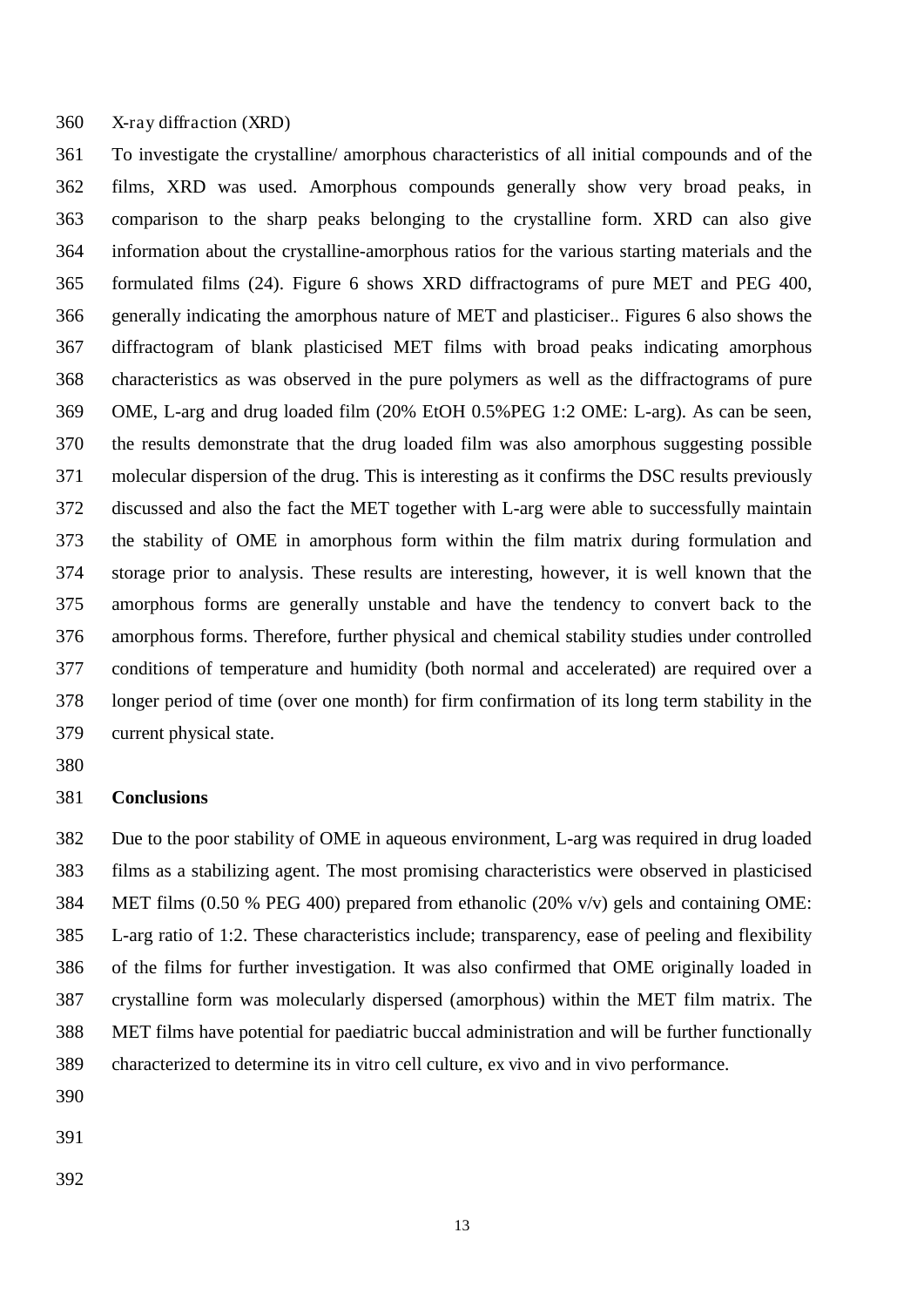### 393 **References**

| 394        | $\mathbf{1}$   | Garg SK, Danodia A, Dangi V, Dhakar RC. Buccal adhesive drug delivery system:                                                        |
|------------|----------------|--------------------------------------------------------------------------------------------------------------------------------------|
| 395        |                | safer delivery of biotherapeutics. Drug Del Ther. 2011; 1(2):35-45.                                                                  |
| 396        | 2              | Sudhakar Y, Kuotsu K, Bandyopadhyay A. Buccal bioadhesive drug delivey - A                                                           |
| 397        |                | promising option for orally less efficient drugs. J Contr Rel. 2006; 114, 15-40.                                                     |
| 398        | 3              | Boateng JS, Okeke O. Chitosan-based films for sustained release of peptides: a new                                                   |
| 399        |                | era in buccal delivery? Ther Del. $2014$ ; $5(5)$ , $497-500$ .                                                                      |
| 400        | $\overline{4}$ | Sohi H, Ahuja A, Ahmad FJ, Khar RK. Critical evaluation of permeation enhancers                                                      |
| 401        |                | for oral mucosal drug delivery. Drug Dev Ind Pharm. 2010; 36(3):254-282.                                                             |
| 402        |                |                                                                                                                                      |
| 403        | 5              | Dixit RP, Puthli SP. Oral strip technology: Overview and future potential. J Contr                                                   |
| 404        |                | Rel. 2009;139(2):94-107.                                                                                                             |
| 405<br>406 | 6              | Siddhiqui N, Garg G, Sharma P. A Short Review on "A Novel Approach in Oral Fast                                                      |
| 407        |                | Dissolving Drug Delivery System and Their Patents". Adv Biol Res. 2011; 5(6):291-                                                    |
| 408        |                | 303.                                                                                                                                 |
|            |                |                                                                                                                                      |
| 409        | 7              | Yehia SA, El-Gazayerly ON, Basalious EB. Design and in vitro/in vivo evaluation of                                                   |
| 410        |                | novel mucoadhesive buccal discs of an antifungal drug: Relationship between                                                          |
| 411        |                | swelling, erosion, and drug release. AAPS PharmSciTech. 2008; 9(4):1207-1217.                                                        |
| 412<br>413 | 8              |                                                                                                                                      |
| 414        |                | Birudaraj R, Mahalingam R, Li X, Jasti B. Advances in buccal drug delivery. Crit Rev<br>Ther Drug Carrier Syst. 2005;22(3): 295-330. |
| 415        |                |                                                                                                                                      |
| 416        |                | 9 Salamat-Miller N, Chittchang M, Johnston TP. The use of mucoadhesive polymers in                                                   |
| 417        |                | buccal drug delivery. Adv Drug Deliv Rev. $2005$ ; $57(11)$ : 1666-1691.                                                             |
| 418        |                | 10 Kianfar F, Chowdhry B, Antonijevic M, Boateng J. Formulation development of a                                                     |
| 419        |                | carrageenan based delivery system for buccal drug delivery using ibuprofen as a                                                      |
| 420        |                | model drug. J Biomater Nano Biotech. 2011; 2 (5A): 582-595.                                                                          |
| 421        |                | 11 Pawar H, Tetteh J, Boateng J. Preparation and characterization of novel wound                                                     |
| 422        |                | healing film dressings loaded with streptomycin and diclofenac. Coll Surf B:                                                         |
| 423        |                | Biointerf. 2013; 102: 102-110.                                                                                                       |
| 424        |                | 12 Rai D, Maniruzzaman M, Boateng J. Development and characterisation of sodium                                                      |
| 425        |                | alginate and HPMC films for mucosal drug delivery. Int J Biotech. 2010; 11(3-                                                        |
| 426        |                | $4):169-181.$                                                                                                                        |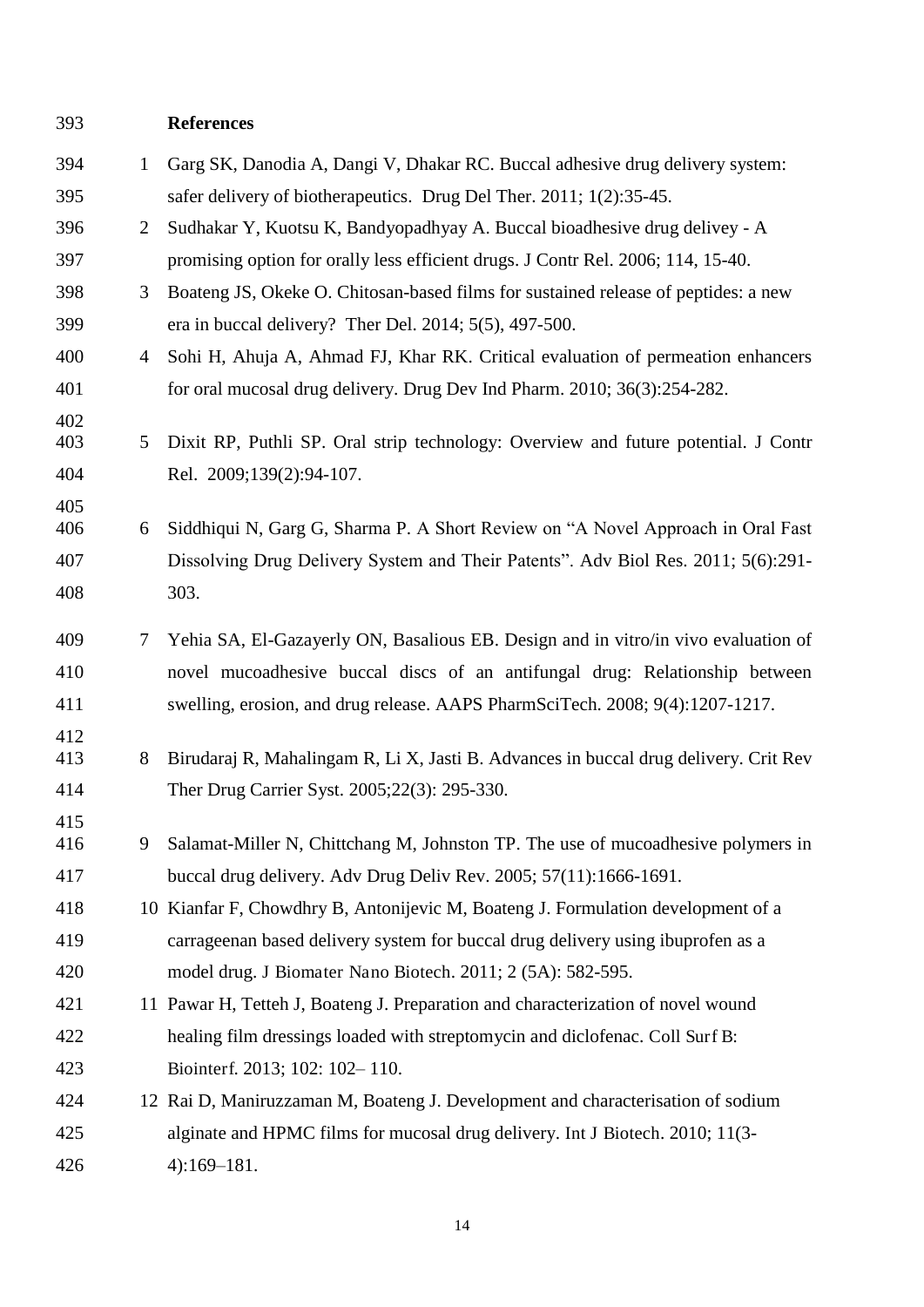| 427        | 13 Boateng J, Mani J, Kianfar F. Improving drug loading of mucosal solvent cast films  |
|------------|----------------------------------------------------------------------------------------|
| 428        | using combination of hydrophilic polymers with amoxicillin and paracetamol as          |
| 429        | model drugs. BioMed Res Int. 2013; vol. 2013, Article ID 198137, 8 pages.              |
| 430        | doi:10.1155/2013/198137.                                                               |
| 431        | 14 Kianfar F, Antonijevic M, Chowdhry B, Boateng J. Lyophilized wafers comprising      |
| 432        | carrageenan and pluronic acid for buccal drug delivery using model soluble and         |
| 433        | insoluble drugs. Coll Surf B: Biointerf. 2013;103: 99-106.                             |
| 434        | 15 Morales J, McConville J. Manufacture and characterization of mucoadhesive buccal    |
| 435        | films. Eur J Pharm Biopharm. 2011; 77(2):187-199.                                      |
| 436        | 16 Choi H-G, Jung J-H, Yong CS, Rhee C-D, Lee M-K, Han J-H, Park K-M, Kim C-K.         |
| 437        | Formulation and in vivo evaluation of omeprazole buccal adhesive tablet. J Contr Rel.  |
| 438        | 2000; 68(3), 405-412.                                                                  |
| 439        |                                                                                        |
| 440        | 17 Boateng J, Stevens H, Eccleston G, Auffret A, Humphrey J, Matthews K.               |
| 441        | Development and mechanical characterization of solvent-cast polymeric films as         |
| 442        | potential drug delivery systems to mucosal surfaces. Drug Dev Ind Pharm. 2009;         |
| 443        | 35(8): 986-996.                                                                        |
| 444        | 18 Lim K, Kim D, Paik U, Kim S. Effect of the molecular weight of poly(ethylene        |
| 445        | glycol) on the plasticization of green sheets composed of ultrafine BaTiO3 particles   |
| 446        | and poly(vinyl butyral). Mater Res Bull 2003; 38(1), 1021-1032.                        |
| 447<br>448 | 19 Lehrsch G, Sojka R, Koehn A. Surfactant effects on soil aggregate tensile strength. |
| 449        | Geoderma. 2012; 189-190:199-206.                                                       |
| 450        |                                                                                        |
| 451        | 20 Alexander A, Ajazuddin M, Swarna M, Sharma M, Tripathi D. Polymers and              |
| 452        | Permeation Enhancers: Specialized Components of Mucoadhesives. Stamford J              |
| 453        | Pharm Sci. 2011;4(1):91-95.                                                            |
| 454        |                                                                                        |
| 455        | 21 Wang Y, Dave R, Pfeffer R. Polymer coating/encapsulation of nanoparticles using a   |
| 456        | supercritical anti-solvent process. J Supercrit Fluids. 2004; 28(1):85-99.             |
| 457        | 22 Abruzzo A, Bigucci F, Cerchiara T, Cruciani F, Vitali B, Luppi B. Mucoadhesive      |
| 458        | chitosan/gelatin films for buccal delivery of propranolol hydrochloride. Carbo Polym.  |
| 459        | 2012; 87(1):581-588.                                                                   |
| 460        |                                                                                        |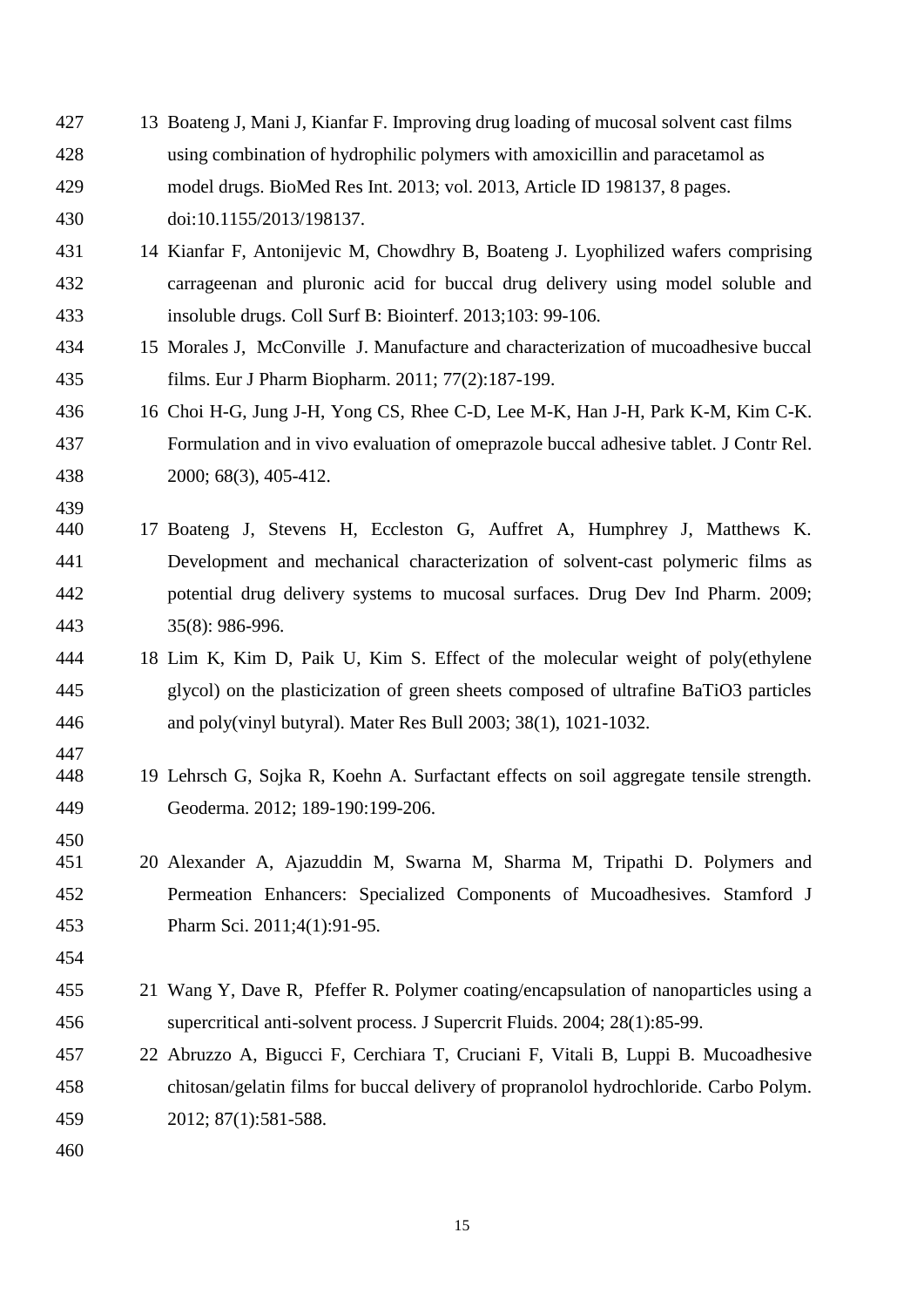| 461        | 23 Figueiras A, Sarraguça J, Pais A, Carvalho R, Veiga F. The Role of L-arginine in |
|------------|-------------------------------------------------------------------------------------|
| 462        | Inclusion Complexes of Omeprazole with cyclodextrins. AAPS PharmSciTech. 2010;      |
| 463        | $11(1):233-240.$                                                                    |
| 464<br>465 | 24 Kumar A, Negi Y, Bhardwaj N, Choudhary V. Synthesis and characterization of      |
| 466        | methylcellulose/PVA based porous composite. Carbo Polym. 2012; 88(4):1364-1372.     |
| 467        |                                                                                     |
|            |                                                                                     |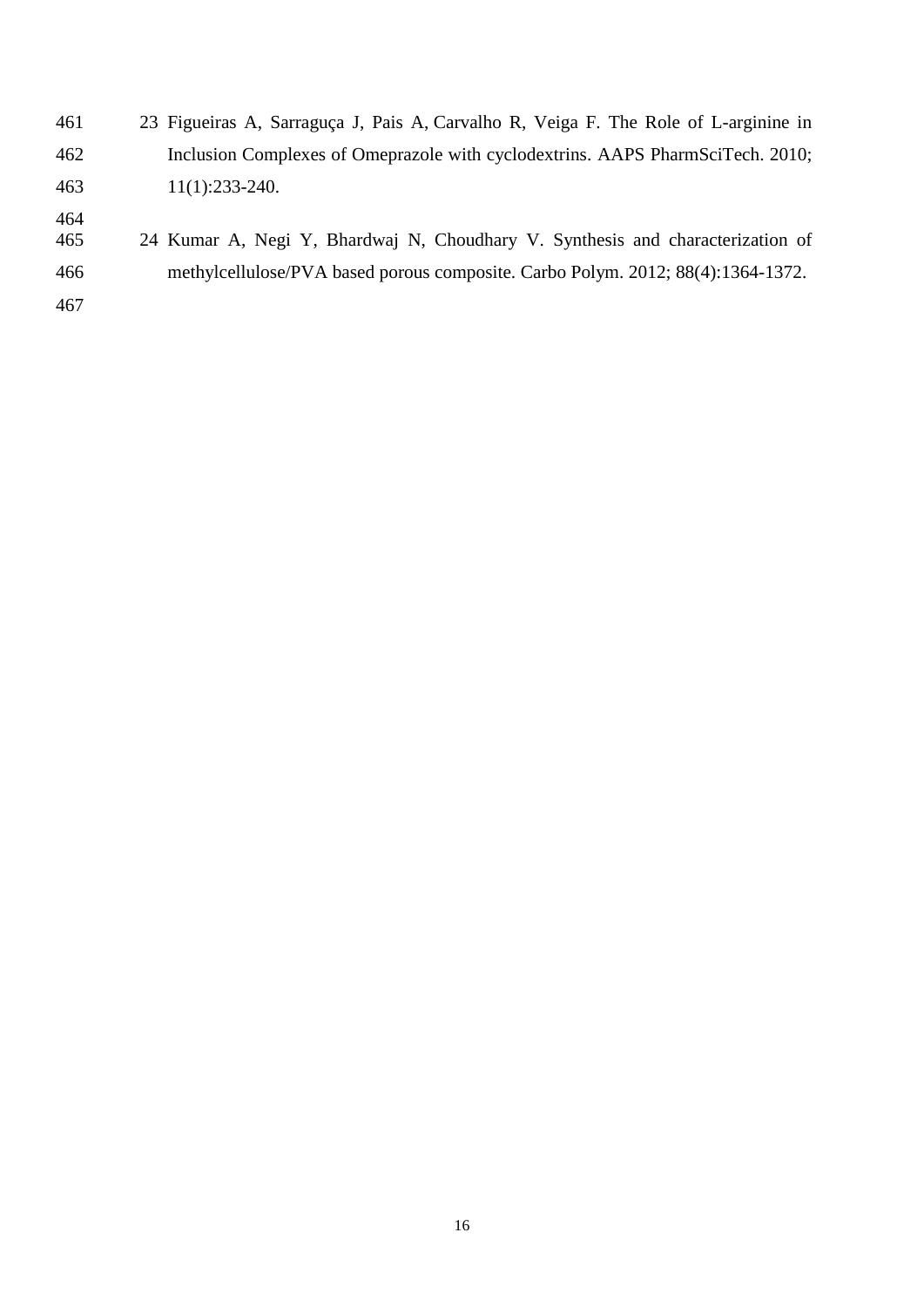#### 468 **Legends to Figures**

469 **Figure 1:** Physical appearance (digital photograph) of films prepared using different 470 polymers, i.e., sodium alginate (SA), metolose (MET), carrageenan (CA), hydroxypropyl 471 methylcellulose (HPMC) and methylcellulose (MC).

472

473 **Figure 2:** Tensile (tensile strength, percent elongation at break and elastic modulus) profiles 474 of (a) MET films and (b) SA films containing different concentrations of PEG and cast from 475 different solvent systems.

476

477 **Figure 3:** (a) Degradation of OME in aqueous gel as evidenced by change in colour to red 478 within 20 minutes of preparation; (b) films prepared from gels containing OME without L-479 arg showing OME degradation and (c) films prepared from gels containing OME stabilized 480 with L-arg.

481

482 **Figure 4:** Scanning electron microscope images of (a) MET films cast from aqueous and 483 ethanolic (10% and 20% v/v) gels containing different concentrations of PEG 400 (0% and 484 0.50% w/w) and (b) SA films cast from aqueous and ethanolic (10% and 20% v/v) gels 485 containing no PEG 400.

486

487 **Figure 5:** DSC thermograms of (a) pure PEG and pure MET, (b) representative optimum 488 blank, plasticized (0.50 % w/w PEG 400) MET films cast from ethanolic (20% v/v) gels and 489 (c) pure L-arg, pure OME and drug loaded MET film prepared from ethanolic  $(20\% \text{ v/v})$  gels 490 containing OME: L-arg (1:2) and PEG 400 (0.50% w/w).

491

492 **Figure 6**: XRD diffractograms for pure MET, pure PEG, pure OME, L-arg, blank MET

493 films, and drug loaded MET films, showing amorphous drug distribution in the drug loaded 494 films.

495

496

497

498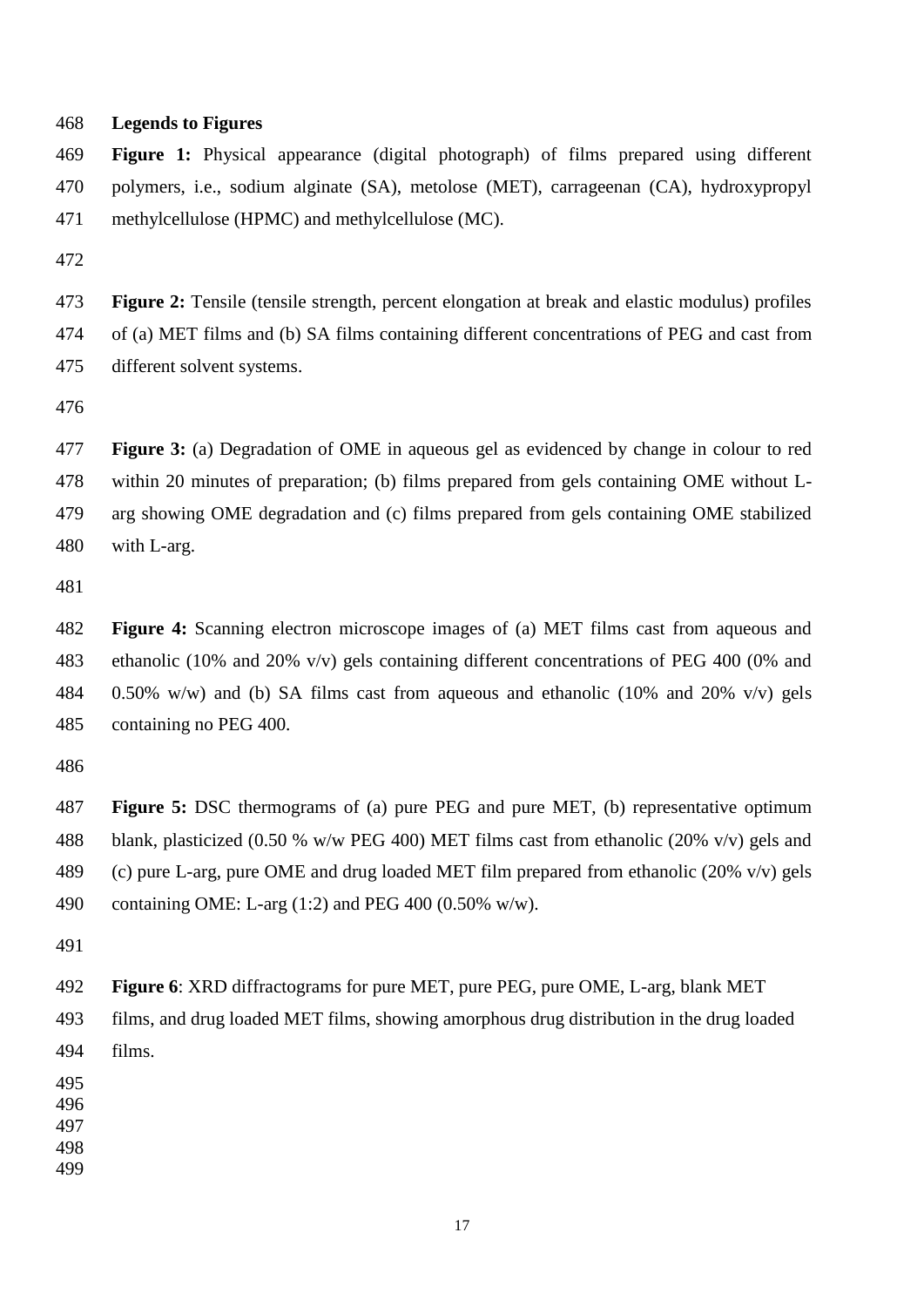

- 
- 
- 
- 
- 515<br>516

## Figure 1

- 
- 
- 
- 
- 
- 
- 
- 
-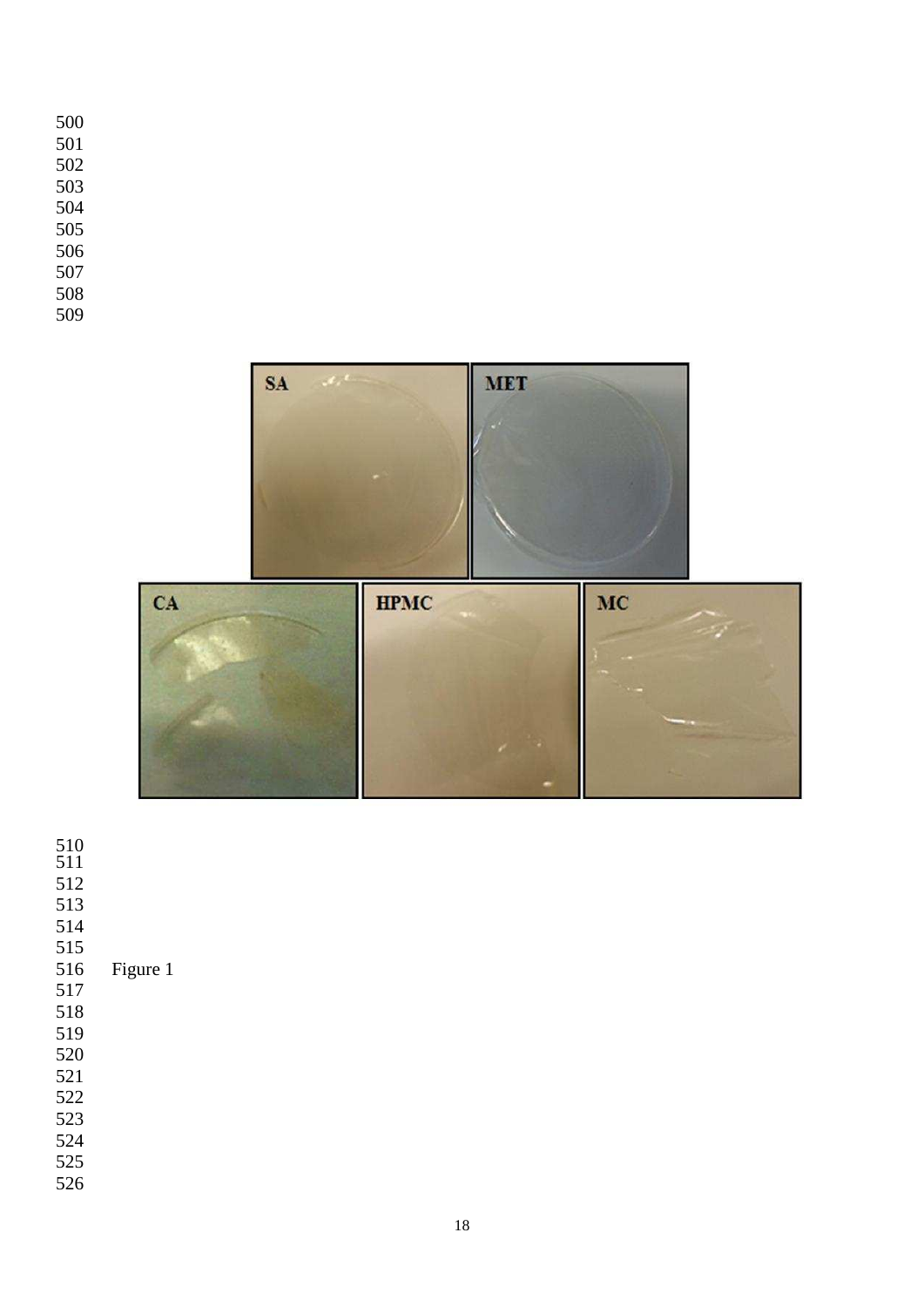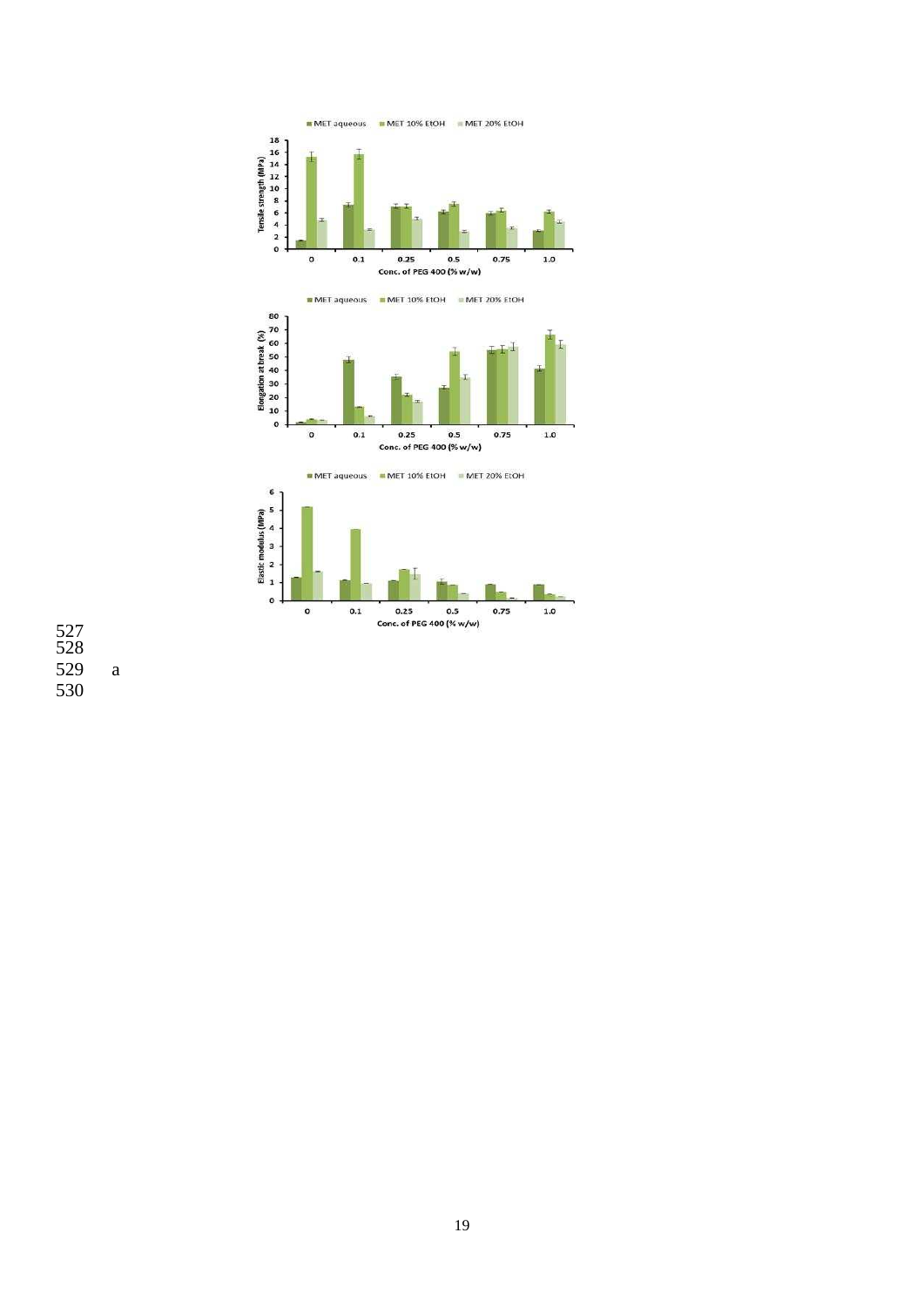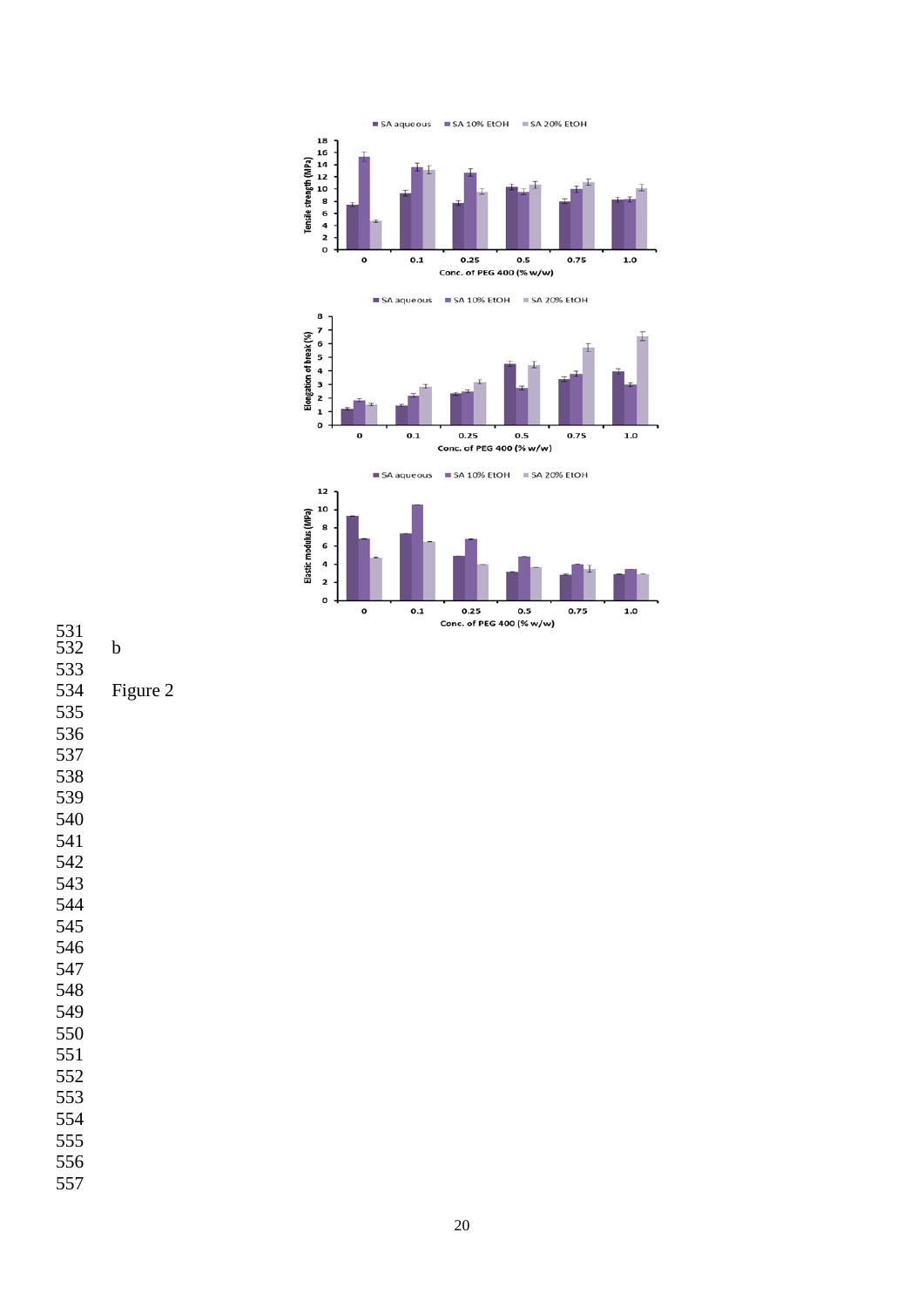- 
- 
- 
- 



Figure 3a



Figure 3b & 3c

| 564<br>565 | Figure 3 |
|------------|----------|
| 566        |          |
| 567        |          |
| 568        |          |
| 569        |          |
| 570        |          |
| 571        |          |
| 572        |          |
| 573        |          |
| 574        |          |
| 575        |          |
| 576        |          |
| 577        |          |
| 578        |          |
| 579        |          |
| 580        |          |
| 581        |          |
| 582        |          |
| 583        |          |
| 584        |          |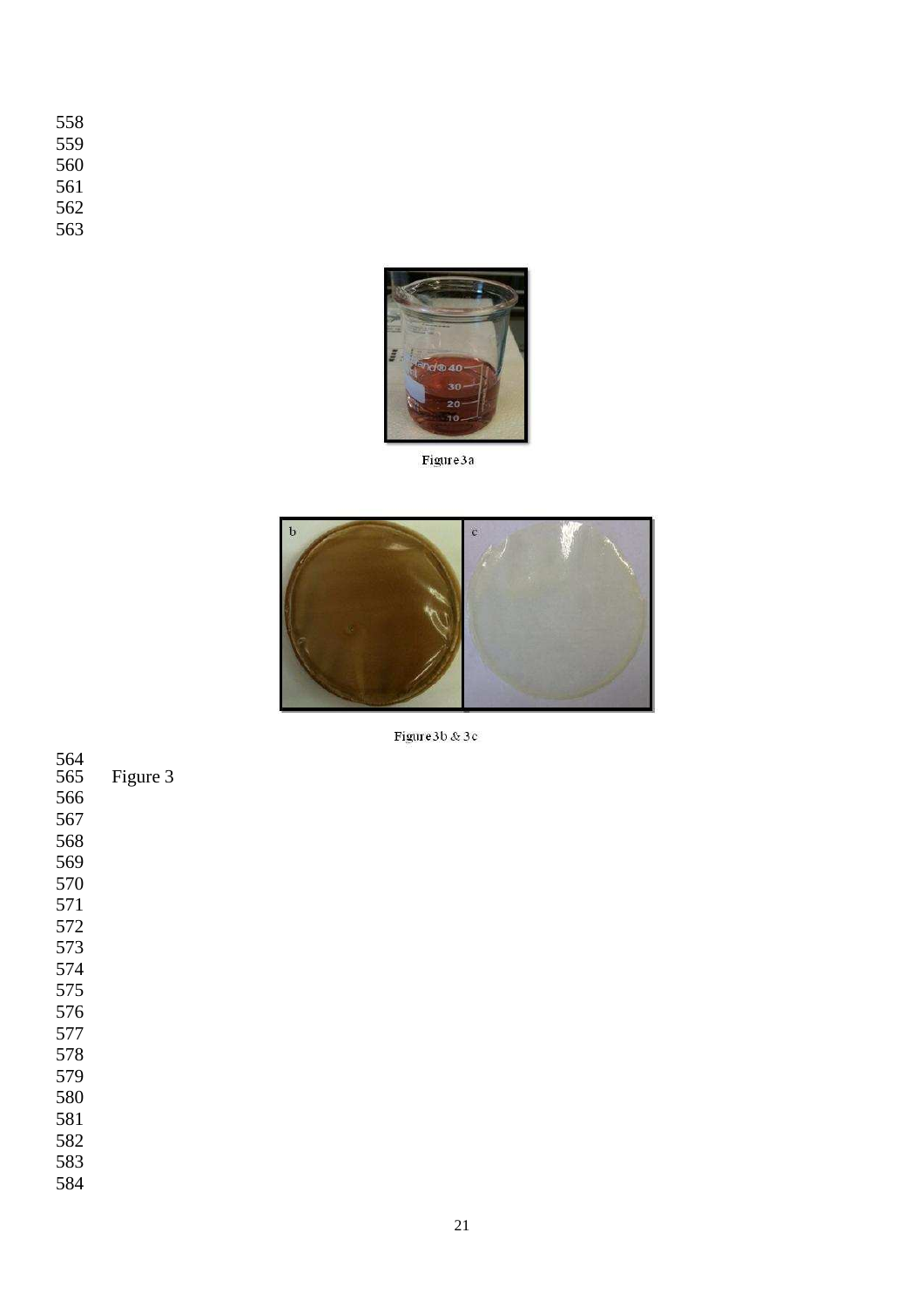





588 589 b 590 Figure 4 591<br>592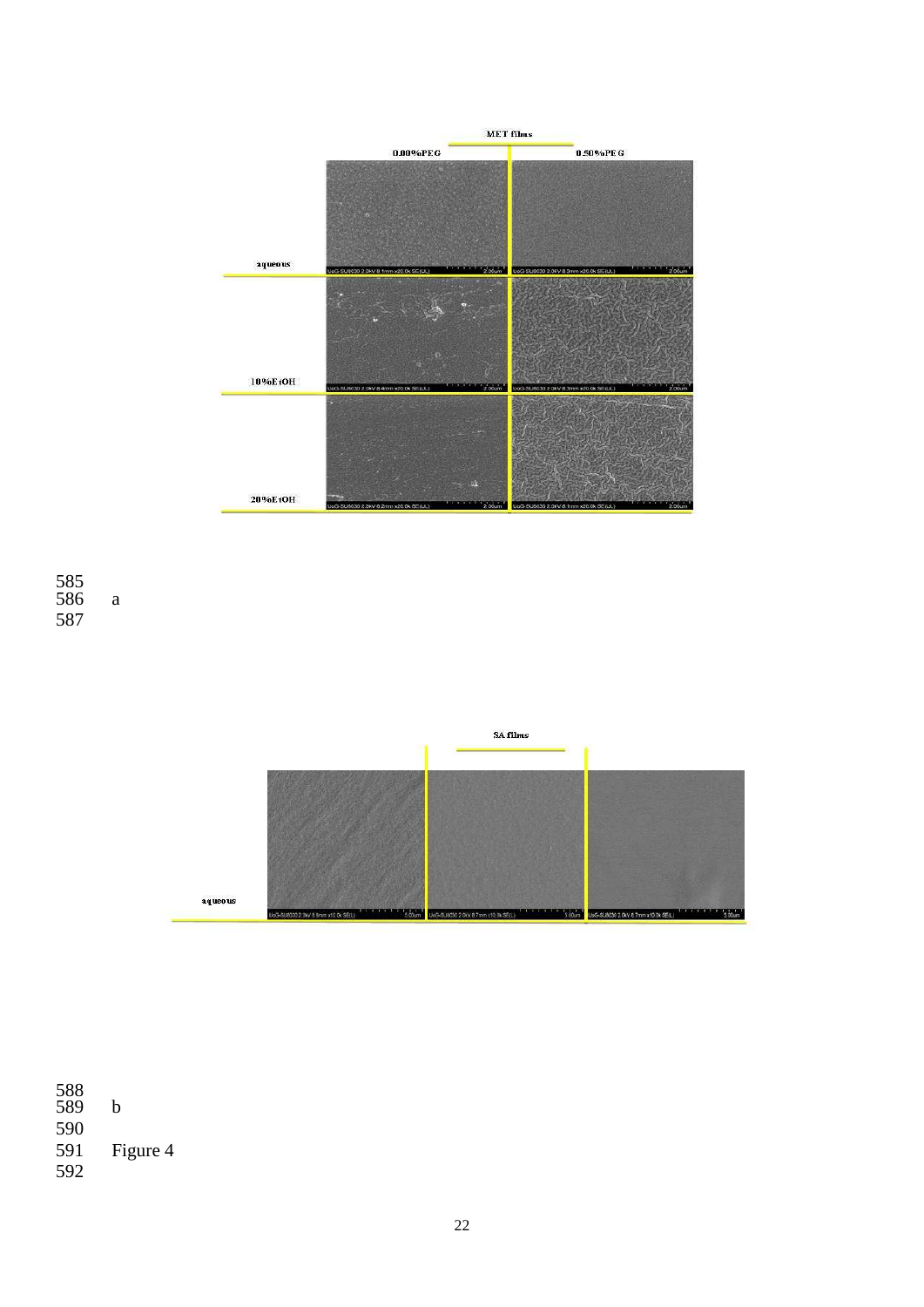





Figure 5b

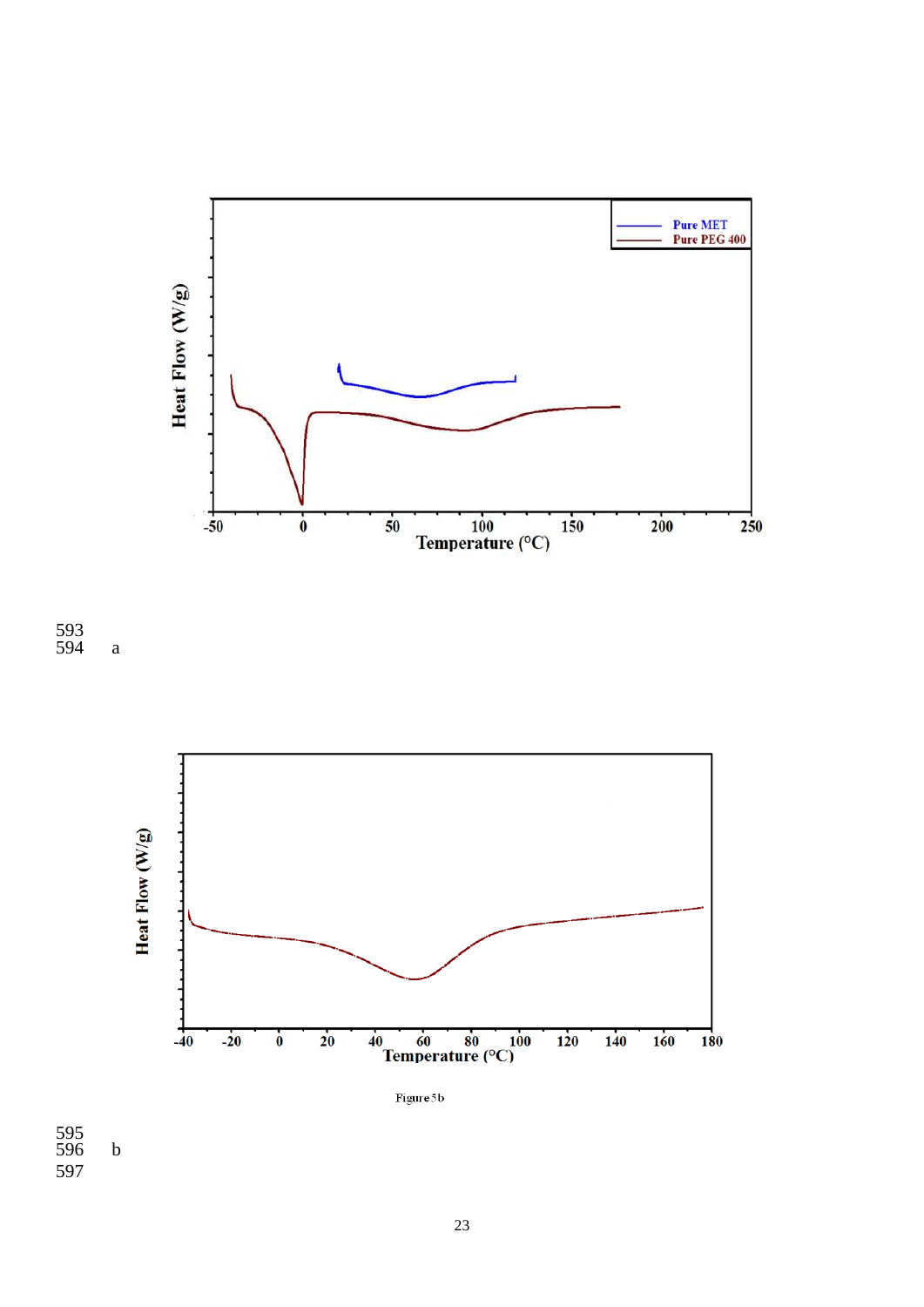

Figure 5c